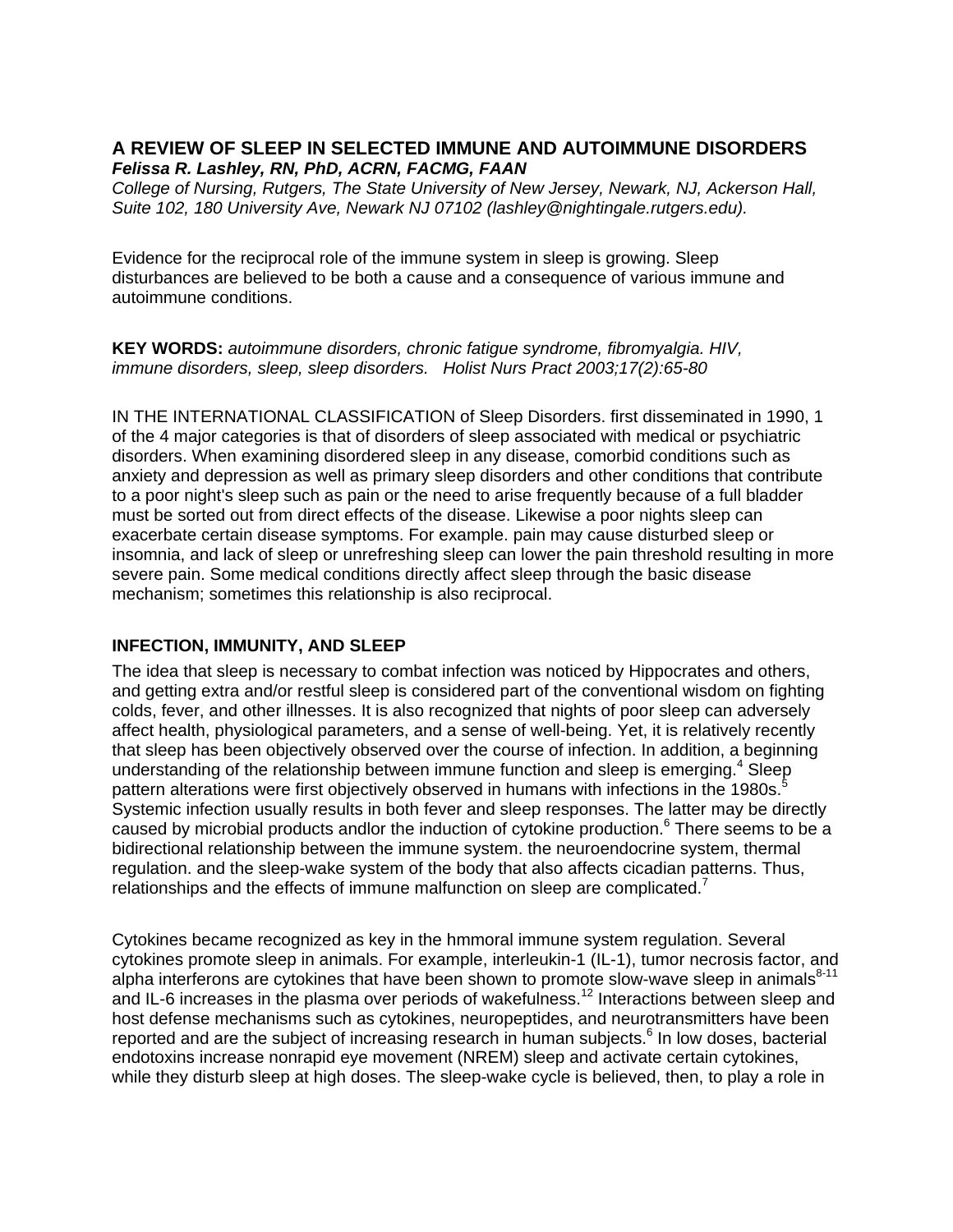regulation of the immune system, affecting immunonlodulation and neurobehavioral functioning.<sup>13</sup>

### **SELECTED DISORDERS OF IMMUNITY, AUTOINIMUNITY, AND SLEEP**

Sleep disruption in some of the immune and autoimmune disorders is believed to be more involved than merely the result of uncomfortable disease symptoms or manifestations such as pain. In fact, the relationship among fatigue, pain, musculoskelelal aches and stiffness, and poor sleep are observed but are not well explicated.<sup>14</sup> Whether or not disorders such as fibromyalgia may be considered as having an etiology stemming from disturbed sleep was an early question. Selected disorders that are mainly of unclear etiology and that are known to be associated with disturbed nighttime sleep and/or daytime manifestations of sleep disturbance such as fatigue will be discussed below. These are fibromyalgia, chronic fatigue syndrome, systemic lupus erythematosus (SLE), human immunodeficiency virus (HIV) infection, myasthenia gravis, multiple sclerosis (MS), rheumatoid arthritis (RA), and certain other arthritic syndromes.

## **Fibromyalgia**

Fibromyalgia is a rheumatologic condition of unknown etiology and in earlier literature was also known by the term *fibrositis*. 15 The overall prevalence in the United States is 2.0%, 3.4% in women in whom it is more prevalent, and  $0.5\%$  in men.<sup>15</sup> While the cause is unknown, neuroendocrine dysfunction is believed to be central to etiology, especially the hypothalamicpituitary-adrenal axis (HPA) as well as autonomic nervous system alterations.<sup>18,19</sup> The immune and nervous systems communicate and adjust to each other by a variety of means including neuromodulators, hormones, growth factors, and neurotransnlitters.<sup>20,21</sup> Genetic predisposition is also suspected, and there may be an infectious or other type of environmental trigger that acts on persons with susceptible genotypes as is believed to occur in some cases of various chronic disorders.22,23 Organisms that have been suspected to play this type of role are parvovirus B19, Epstein-Barr virus, and the organism that causes Lyme disease, *Borrelia burgdorferi*. <sup>24</sup> Further, the influence of psychological distress such as depression and anxiety is difficult to determine because of bias and other methodological flaws in many of the studies and the relatively common independent occurrence of these disorders<sup>14,25</sup> as well as that such distress could develop secondary to the disease because of the nature of the symptoms and their toll, particularly since misdiagnosis may be frequent and there is no quick cure available.

Fibromyalgia has been extensively described by the American College of Rheumatology (ACR) classification criteria of 1990,<sup>26</sup> with additional elaboration from a World Conference in 1992.<sup>27</sup> A key element in the description is chronic generalized pain, with evidence of pain in 11 of 18 specific local tender points at palpation with an approximate. force of 4 kg.<sup>26</sup> The chronic pain in the joints, muscles, and spine is nonarticular and is considered to he a "soft tissue" type of rheumatism. Early morning stiffness but no inflammation is usually found. Other frequent symptoms are relatively nonspecific such as fatigue, sleep disturbances, parasthesias, headache, anxiety, and irritable bowel. These latter symptoms are considered useful, but not definitive, in the diagnosis.<sup>28</sup> Defects in cognitive functioning and reduced concentration may occur.29 Particularly in many early reports, fibromyalgia was thought to have a significant psychogenic component: the condition was not readily identified by clinicians, and diagnosis was often by exclusion.<sup>30,31</sup> Clinical and demographic similarities exist between fibromyalgia and chronic fatigue syndrome.32,33 including chronicity and response to therapy, and it has been suggested that they share a common pathophysiologic mechanism and perhaps a common etiology.15,34 In a broader look at fibromyalgia, chronic fatigue syndrome, temporomandibular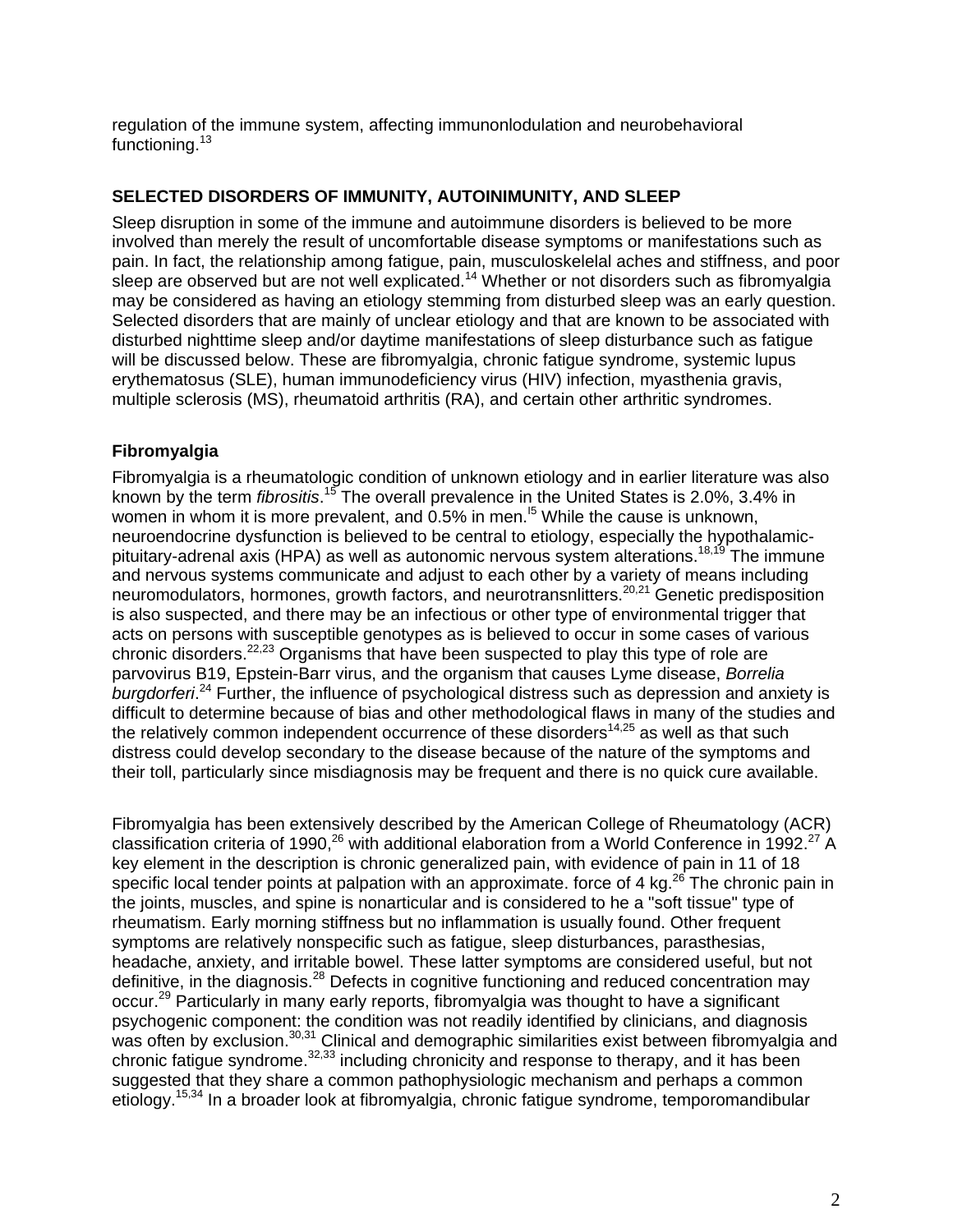disorder, tension and migraine headaches, interstitial cystitis, and irritable bowel syndrome may he part of a related spectrum of disorders,<sup>35</sup> and many of these were considered to be "functional" or "psychogenic" disorders early in their description.

Various reports estimate that somewhere between 40% and 96% of patients with fibromyalgia complain of sleep disturhance<sup>28,30,31,35-40</sup> and certain sleep disruptions were considered as part of early diagnostic criteria before the ACR criteria were developed.<sup>30,36,41</sup> The sleep that patients do experience is described as nonrestorative and daytime fatigue is often present.<sup>19</sup>

Many of the studies of sleep disruption in fibromyalgia have been conducted by Moldofsky with various colleagues. Selected examples will be reviewed here. An early sentinel study examining sleep disturbance in 10 patients with fibromyalgia was reported by Moldofsky and colleagues<sup>42</sup> in 1975. They used polysomnography to measure sleep in patients who reported a major stressful life event at the time of the onset of their symptoms and sleep disturbance.

Among the findings were an alpha (7.5-11 Hz) electroencephalographic NREM sleep anomaly occuring during stages 2, 3, and 4 NREM sleep and an overnight increase in self-reported pain and stiffness as well as localized areas of tenderness. They called this sleep anomaly *alphadelta* sleep. In a second study described in the same publication, 6 healthy men were deprived of stage 4 sleep for 3 nights and then allowing recovery, musculoskeletal tenderness occurred during deprivation, and an alpha-delta pattern similar to that described in fibromyalgia was seen. In a following report detailing more extensively the second part of their 1975 report, Moldofsky and colleagues deprived 6 healthy, sedentary subjects of NREM stage 4 sleep and 7 subjects of REM sleep. They concluded that musculoskeletal symptoms and increased muscle tenderness as well as an overnight increase in pain as measured by dolorimeter scores resulted from deprivation of NREM stage 4 sleep. These were not reported in the subjects deprived of REM sleep. They suggested that this temporary induction of musculoskeletal pain, sleep disturbance, and fatigue could provide a model for what was then called *fibrositis syndrome*. 29,42

Moldofsky<sup>42</sup> has suggested that both pain and sleep disturbances in fibromyalgia could be related to low serotonin in the central nervous system. Low serotonin might be related to disrupted pain perception via substance P since substance P is elevated in fibromyalgia.<sup>44</sup> Low serotonin levels are also found when stage 4 sleep is depressed. Decreased secretion of growth hormone may result from slow wave sleep disruption and some patients with fibromyalgia have lower levels of growth hormone-related peptide, and in a few cases growth hormone has been used to treat these sleep disturbances. $45$  A biopsychosocial unifying hypothesis has been described by Ang and Wilke<sup>46</sup> that has led not only to better understanding and legitimization of the illness but also to new therapeutic approaches. The alpha EEG anomaly described by Modolfsky and coworkers<sup>42,43</sup> has been described by other researchers.<sup>47-49</sup> It was also found in 9 patients with fibromyalgia and 9 patients with postfebrile fibrositis in one study,  $50$  as well as others, indicating that it is not an independent diagnostic marker for fibromyalgia. Alpha arousal reflects a state of vigilance during sleep and is associated with unrefreshing sleep and fatigue.<sup>50-</sup> 52

Various other sleep disturbances during the night have been described in fibromyalgia but not consistently, and they may be coexisting coincidentally. These have included sleep-related periodic K-alpha (a periodic arousal disturbance in the EEG sleep),<sup>53</sup> periodic involuntary limb movements, and sleep apnea.<sup>48,54,55</sup> When Hyyppa and Kronholm examined sleep disturbances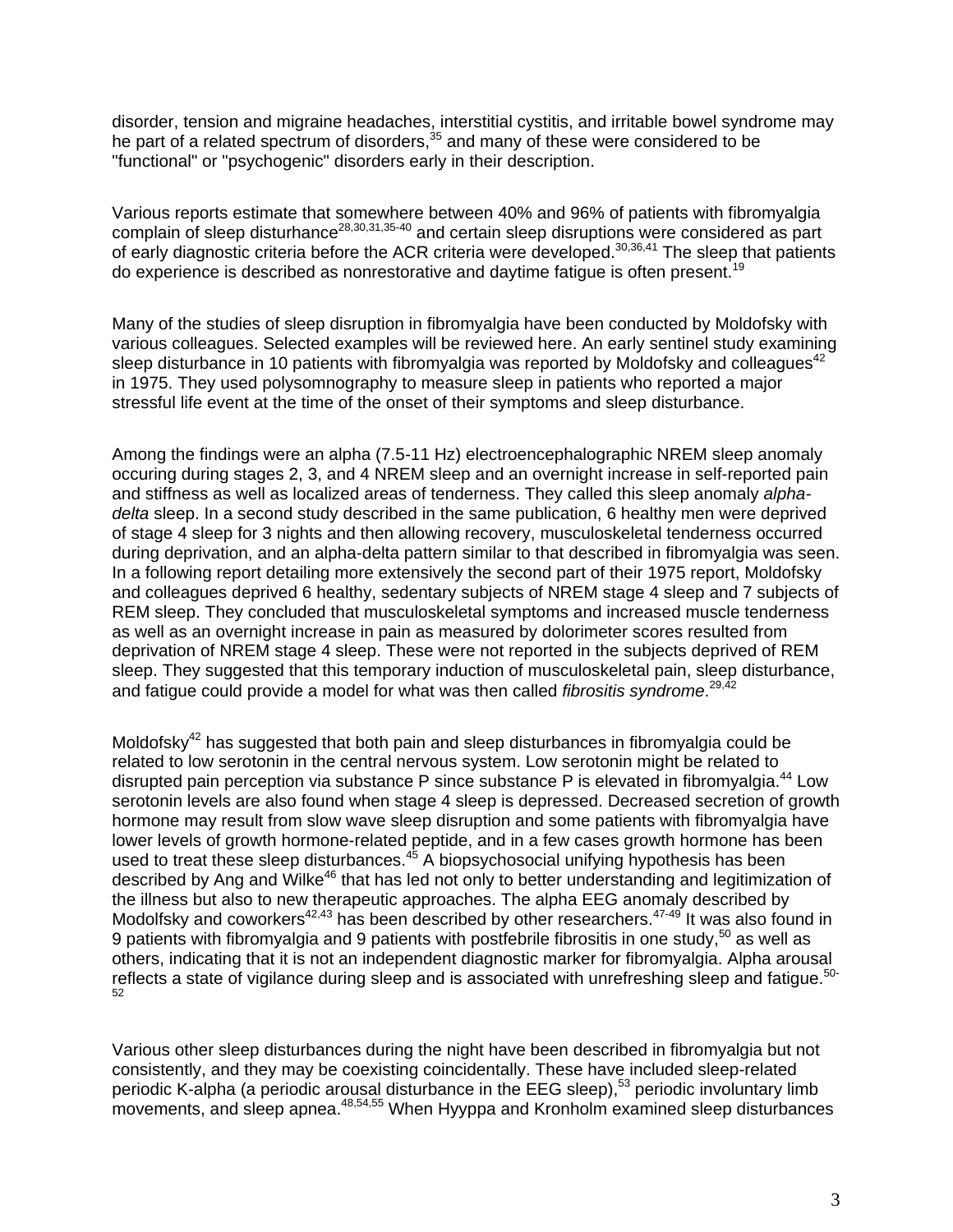in 24 patients with fibromyalgia, 60 patients with other musculoskeletal disorders, and 91 healthy controls, they found that the 2 patient groups reported insomnia and poor sleep that were not reported by the control group. However May and colleagues<sup>45</sup> screened patients with fibromyalgia for sleep apnea and concluded that fibromyalgia might be a marker for sleep apnea in men but in another study, Alvarez Lario and coworkers<sup>57</sup> and Donald and coworkers<sup>58</sup> did not find such an association. In a further study, Alvarez Lario and colleagues<sup>59</sup> studied 30 patients with sleep apnea, frequent arousals, and decreased stages 3 and 4 NREM sleep but found no musculoskeletal manifestations. Molony and coworkers $\delta$ <sup>60</sup> found comparable occurrences of sleep apnea in both patients with fibromyalgia as well as controls.

Older and colleagues<sup>51</sup> replicated the prior study of Moldofsky and coworkers in 13 healthy volunteers but did not find reductions in pain thresholds or self-reported discomfort that were statistically significant nor did they report the alpha-delta pattern previously described. They also did not find alterations in insulin-like growth factor 1 and postulated that low levels seen in patients with fibromyalgia might result from chronic, not acute, delta wave sleep disturbances<sup>62</sup> Lentz and colleagues<sup>62</sup> studied the effects of sleep deprivation in 12 healthy, sedentary middleaged women. They used an automated slow wave sleep deprivation protocol of NREM sleep stages 3 and 4 for 3 nights. The tender point scores decreased (tolerated less pressure) across the deprivation nights in 6 of 7 subjects studied. Subjects also reported increased musculoskeletal discomfort, fatigue, tiredness, and reduced vitality but did not find changes in other indicators of altered mood state. They did not find the described alpha NREM sleep anomaly described in some other studies although the investigators did not have measures that would detect a low-frequency band of 7.5 Hz.<sup>62</sup>

Jennum and colleagues<sup>63</sup> and Molony and colleagues<sup>60</sup> did not find a significantly reduced percentage of NREM stages 3 and 4 across the entire night of sleep. They did find more arousals but no significant sleep efficency differences as compared to controls. Shaver and coworkers<sup>14</sup> studied a subsample of 11 midlife women with fibromyalgia and healthy controls who completed the Specific Health Symptom Questionnaire and participated in polysomnography. Self-reported abnormal sleep was reported by 73% of the women with fibromyalgia and none of the control women. They also reported significantly more difficulty on tthe SCL-90 sleep quality suhscale. On polysomnography, sleep was lighter in women with fibromyalgia but no excessive alpha wave intrusions in NREM sleep were found.<sup>14</sup>

Using the Pittsburgh Sleep Quality Index (PSQI), sleep in 16 Turkish outpatients with fibromyalgia was measured. When compared to mechanical pain threshold as measured with an algometer, pain threshold was negatively correlated with scores for subjective sleep quality, habitual sleep efficiency, and sleep disturbance as well as the PSQI global severity score. The researchers postulated that alterations in substances such as serotonin, endorphins, or substance P may play an important role in sleep disturbances in fibromyalgia. $64$ 

Gamma-hydroxybutyrate (GHB) therapy in 11 patients with fibromyalgia resulted in increased slow wave sleep and decreases in alpha wave intrusion in non-REM sleep as measured by polysonmography with improvement in fatigue and pain.<sup>65</sup>

Affleck and colleagues<sup>66</sup> used palm-top computers programmed as electronic interviewers to explore sleep, pain, and attention to pain in 50 women with fibromyalgia. Among the findings were that a poorer night's sleep followed a day with more attention to pain and likewise, a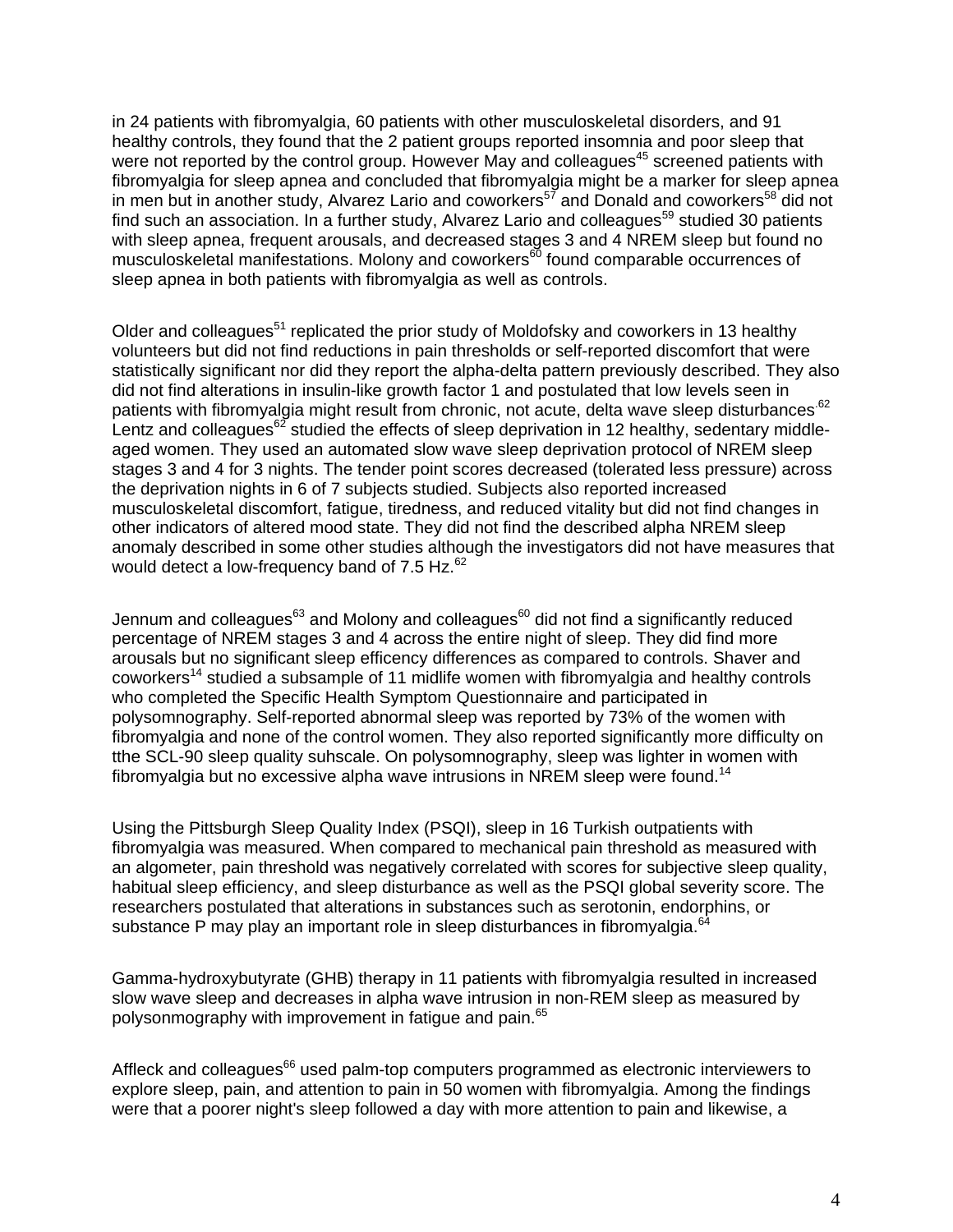disturbed night of sleep leads to a day with more attention paid to pain. They postulated that poor sleep may impair effective use of cognitive coping mechanisms.<sup>66</sup>

Roizenblatt and colleagues<sup>48</sup> enrolled 40 women with fibromyalgia and 43 control women in Brazil and analyzed using polysomnography, self-rated sleep, self-rated pain, and tender point counts. Poor sleep was significantly more common in those with fibromyalgia, and these patients had significantly less total sleep time, lower sleep efficiency, a lower percentage of slow wave sleep, more alpha EEG activity in slow wave sleep (alpha/delta intrusion), more self-rated pain, and more tender points, Three patterns of alpha sleep activity were seen in those with fibromalgia: phasic alpha, tonic alpha, and low alpha activity. Those patients with fibromyalgia who had phasic alpha sleep intrusion had significantly more pain after sleep and poorer sleep efficiency than was seen in the other 2 patterns. Pain was worse in those patients with fibromyalgia after a poor nights sleep and the phasic alpha sleep pattern was associated with both superficial sleep and longer pain duration.<sup>48</sup>

In a study primarily aimed at studying prolactin and growth hormone levels during sleep in 25 women with fibromyalgia and 21 healthy controls, Landis and colleagues $67$  used polysomnography. They found no significant differences in sleep efficiency or indicators of sleep quality between those with fibromyalgia and controls. They did find reduced levels of growth hormone and prolactin in women with fibromyalgia as compared to the control women, leading them to speculate that neuroendocrine dysfunction in sleep may play a pathophysiologic role in fibromyalgia. $67$ 

Studying 8 persons with fibromyalgia and 8 healthy controls, Wikner and colleagues<sup>68</sup> found melatonin secretion during darkness was significantly less in those with fibromyalgia than in controls. Since melatonin has sleep promoting qualities, low secretion might contribute to impaired sleep. However, Press and coworkers $^{69}$  in their study of 39 persons with fibromyalgia and 39 controls did not find significant differences in melatonin secretion between the groups.

As part of the development of a rheumatic disease distress index, a relatively nonspecific visual analogue scale was used to determine if sleep was problematic for persons with rheumatoid arthritis, osteoarthritis, and fibromyalgia. All 3 groups reported problematic sleep but the most severe disturbances were reported for those with fihromyalgia.<sup>7</sup>

By both objective and subjective reports, sleep in fibromyalgia has been found to be disrupted and is often described as unrefreshing and nonrestorative. Typical subjective sleep complaints in fibromyalgia are consistent in studies and show light, nonrefreshing sleep with fatigue in the morning and pain exacerbation associated with a poor night sleep. Sleep studies show increased NREM stage 1 sleep, decreased delta sleep, an increased number of arousals, an alpha delta sleep anomaly with an increased number of arousals or stage 3 sleep across most studies; they also show an association with deep pain.<sup>36</sup> The rather constant finding of alpha EEG intrusion is not specific for fibromyalgia but may be seen in other persons with nonrestorative sleep and daytime symptoms.

#### **Chronic fatigue syndrome**

Chronic fatigue syndrome is a disorder of unknown cause. It affects multiple body systems. The Centers for Disease Control and Prevention (CDC) developed criteria for diagnosis of chronic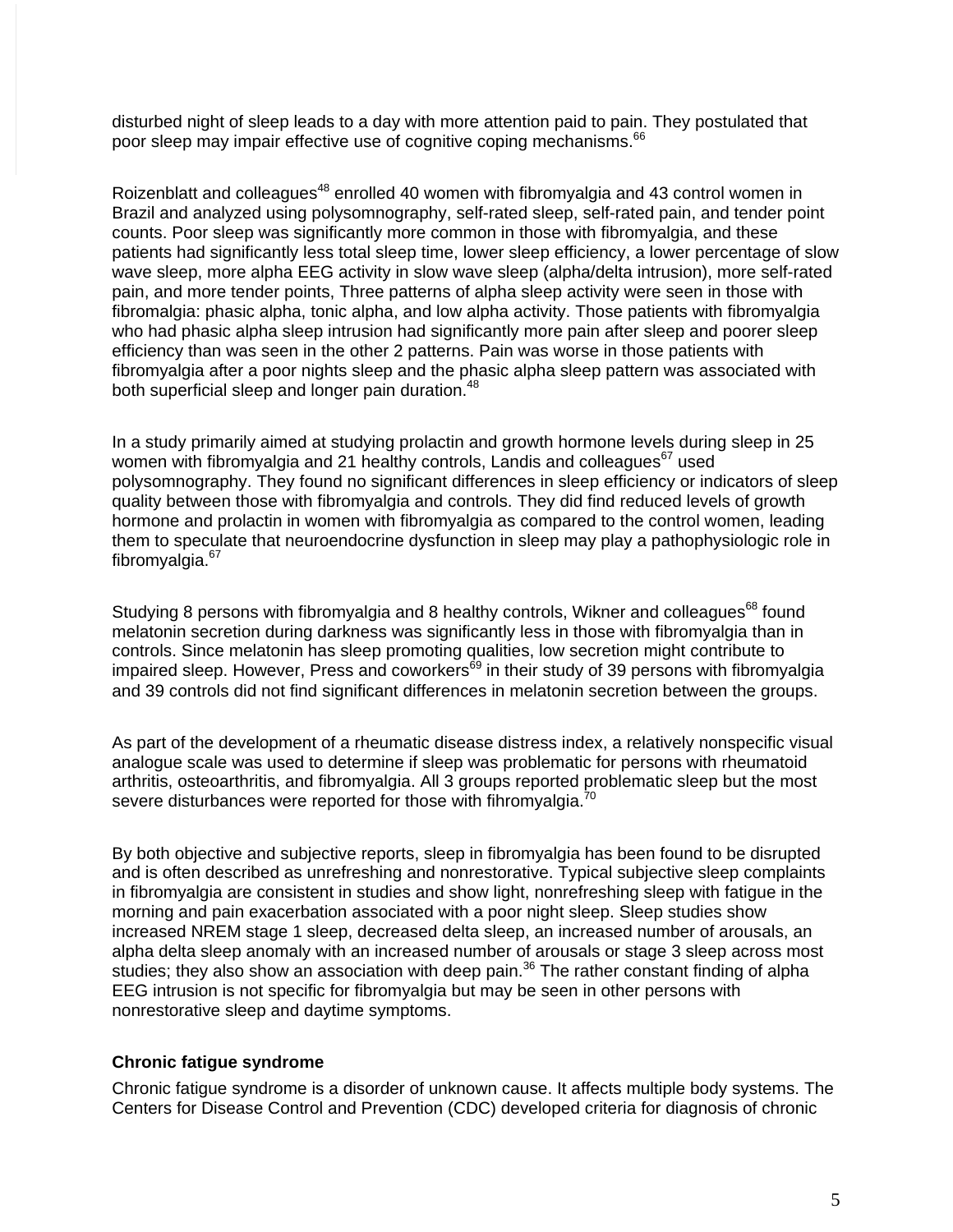fatigue syndrome.<sup>71</sup> These are shown in Table 1. Among the proposed etiologies have been infectious agents, especially Epstein-Barr virus, cytomegalovirus, Coxsackie virus, human herpesvirus 6, parvovirus B-12, B. *burgdorferi* (the agent of Lyme disease), and human T-cell lymphotropic virus (HTLV-11); immune dysregulation; neurologic abnormalities; psychiatric illness such as depression: musculoskeletal disorders; and allergic disorders.<sup>34</sup> However, to date there have not been any definitive findings and so an infectious etiology remains unproven. Persons with chronic fatigue syndrome were often labelled as having symptoms that were "all in the mind." Several new reviews urging understanding, more consistent therapies, and action have recently been published.<sup>72-75</sup>

### **Table 1: CDC Definition of Chronic Fatigue Syndrome**

- Clinically evaluated, unexplained persistent or relapsing chronic fatigue that is of new or definite onset (ie, not lifelong), is not the result of ongoing exertion, is not substantially alleviated by rest, and results in substantial reduction in previous levels of occupational, educational, social, or personal activities.
- The concurrent occurrence of 4 or more of the following symptoms: substantial impairment in short-term memory or concentration; sore throat; tender lymph nodes; muscle pain; multi-joint pain without swelling or redness; headaches of a new type, pattern, or severity; unrefreshing sleep; and postexertional malaise lasting more than 24 hours. These symptoms must have persisted or recurred during 6 or more consecutive months of illness and must not have predated the fatigue.

*Source:* Reference 72.

Current theories favor a role for disturbances in the neuroendocrine-immunologic network in which an allergen might serve as a triggering event, $34$  and genetic predisposition may also play a role in etiology and in manifestations as well as response to therapy as occurs in a number of other complex illnesses.22 Symptoms may result from disturbance of central neurotransmitters and low cortisol from disruption of the hypothalamic-pituitary-adrenal axis.<sup>76</sup> Immunological disturbances are noted.**<sup>20</sup>** While it may seem somewhat paradoxical, persons with chronic fatigue syndrome may suffer from disturbed sleep. In fact, while fatigue is listed as a symptom 100% of the time, difficulty in sleeping is estimated to occur in about 70% or even more.<sup>77.78</sup> This has been variously described but includes sleep that is unrefreshing.

Krupp and coworkers<sup>79</sup> evaluated 72 outpatients with chronic fatigue syndrome using healthy controls and a control group with multiple sclerosis (MS). They completed a modified version of the St. Mary's Sleep Questionnaire and a self-report of fatigue severity. Sleep in a subsample of 16 (22%) with chronic fatigue syndrome was measured by polysomnography and the daytime Multiple Sleep Latency Test (MSLT).

Statistically significant differences were found between those with chronic fatigue syndrome and healthy controls in regard to self-report of the following parameters: "slept lightly," "slept badly," "bothered by early morning wakening," and "felt drowsy on awakening." Sleep disturbances were significantly greater in those with elevated fatigue severity and in those with a high measure of depressive symptomatology using the Center for Epidemiologic Studies Depression (CES-D) Scale; however, the correlation was only 0.26. representing about *7%* of the variance. Overall, sleep disturbance scores were significantly higher for those with chronic fatigue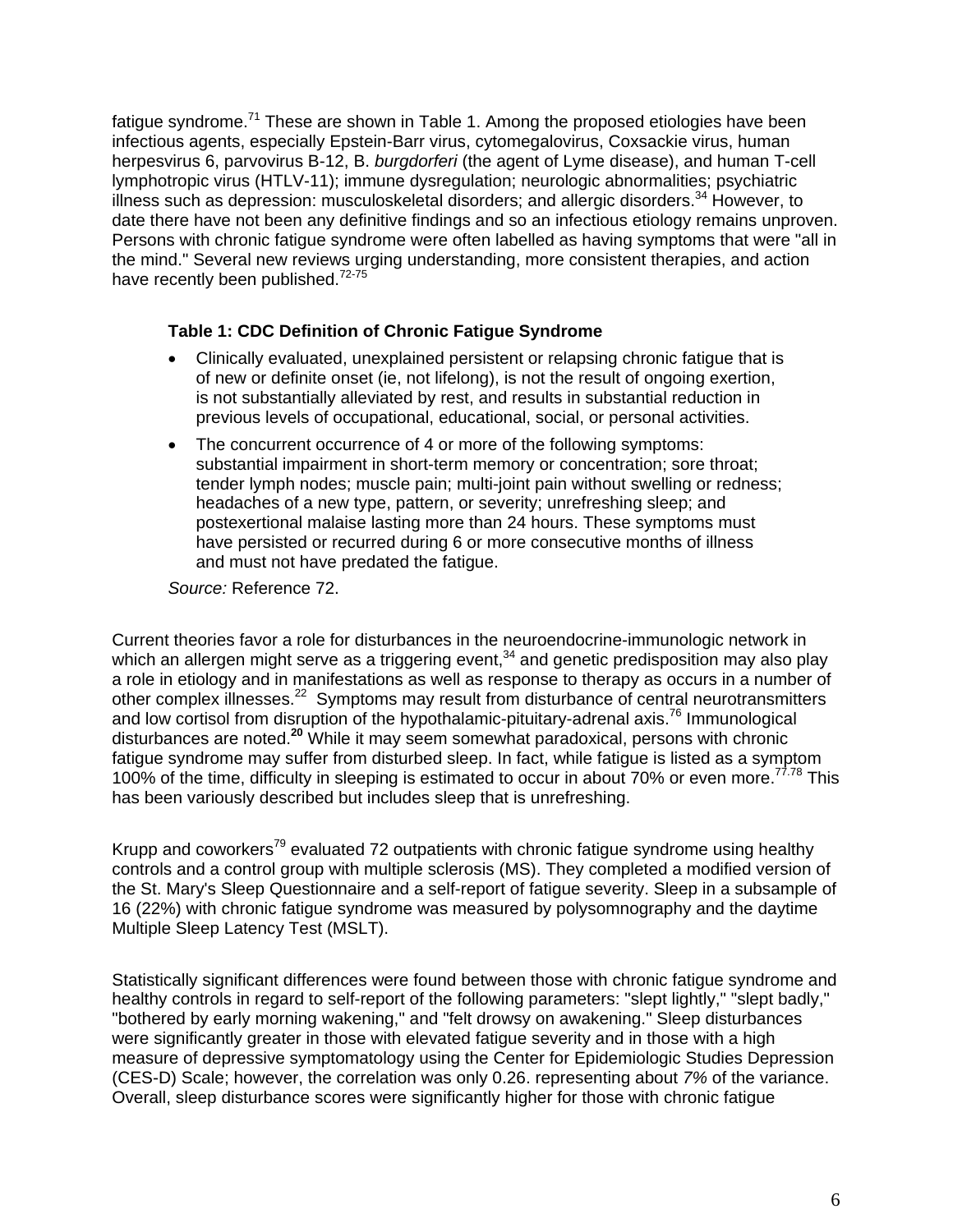syndrome in comparison to both control groups. In regard to polysomnography, some pathophysiological abnormality of sleep occurred in 16 (62.5%). However, there was not any common finding for those with chronic fatigue syndrome and polysomnography was not performed on the control group. The findings were periodic leg movement disorder  $(n = 4)$ , alpha wave intrusion ( $n = 2$ ), excessive daytime sleepiness ( $n = 2$ ), obstructive sleep apnea ( $n =$ 2), and narcolepsy  $(n = 1)$ . The authors concluded that, in some patients diagnosed with chronic fatigue syndrome, a treatable sleep disorder is present that may represent the true diagnosis such as the patent in their study who actually had narcolepsy.<sup>79</sup> In another study involving 38 persons with chronic fatigue syndrome and other chronic fatigue, a high frequency of sleep disturbance was found but there were no statistically significant differences. Sleep apnea was present in 41% of those with chronic fatigue syndrome but they did not find any NREM sleep disturbances.<sup>80</sup>

Sharpe et al<sup>81</sup> in studying the sleep of patients with chronic fatigue syndrome after excluding those with major depression found that patients with chronic fatigue syndrome felt less refreshed after sleep and slept less efficiently than healthy controls but a follow-up of this study found that major sleep abnormalities occurred in a minority of patients with chronic fatigue syndrome. Schaefer<sup>82</sup> examined sleep in 13 women with chronic fatigue syndrome and 50 with fibromyalgia. She found that women with chronic fatigue syndrome by self-report had significantly more trouble staying asleep than women with fibromyalgia but both groups reported trouble staying asleep as the highest rated sleep disturbance. She also found a significant positive correlation of 0.63 between fatigue and sleepiness in the total population studied.<sup>82</sup>

Fischler and coworkers<sup>83</sup> used polysomnography to compare sleep between new patients with chromic fatigue syndrome  $(n = 49)$  attending a fatigue clinic, and a matched healthy control group  $(n = 20)$ . The former was measured on the third night of sleep and the latter on the second night. Their major findings were sleep initiation problems including a longer sleep onset latency (SOL), and sleep maintenance disturbances. They observed a significantly lower percentage of stage 4 sleep and a higher percentage of movement time, number of awakenings, and the number of stage shifts per hour. They also found a significantly higher percentage of stage 1 sleep and a lower percentage of stage 2 sleep with a "marginally lower percentage of REM sleep."<sup>83(p120)</sup> A significantly lower sleep efficiency index was found. They did not find that anxiety or depression (as measured by the SCL-90-R anxiety subscale and the Hamilton Rating Scale for Depression) were associated with sleep abnormalities nor did they find an association between sleep disturbances and the degree of functional status impairment as measured by the Sickness Impact Profile.<sup>83</sup>

Longer SOLs were also found by Whelton et al<sup>84</sup> who also found reduced sleep efficiency and reduction in REM sleep but not sleep fragmentation. Morriss et al,<sup>85</sup> however, found sleep fragmentation but not a significantly longer SOL in their sample of subjects with chronic fatigue syndrome. Morriss and coworkers examined sleep in 12 persons with chronic fatigue syndrome and 12 healthy controls by self-reports and polysomnography. Significant differences between controls and patients were found in that those with chronic fatigue syndrome spent more time in bed, had lower sleep efficiency, awakened more often during the night and had more periods of awakening, spent more time awake after the start of sleep, felt less refreshed on awakening, felt sleepier, and felt lower in mood and weaker. A sleep disorder was present in 7 of the patients and none of the controls--5 of the patients had an inability to maintain sleep, 2 had difficulty in getting to sleep, and 1 had difficulty in both. One patient had hypersomnia.<sup>85</sup>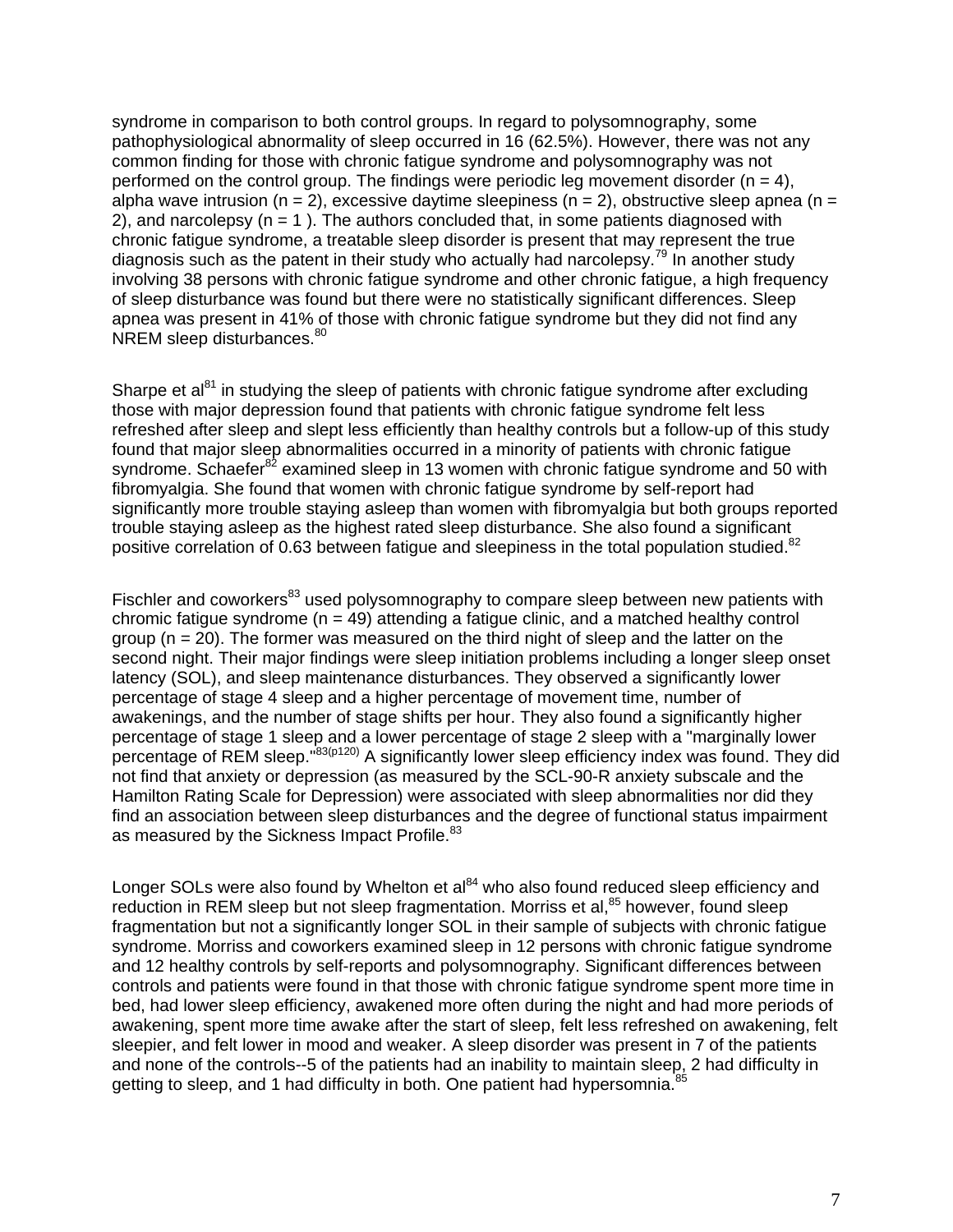In what they called a pilot study, largely because of design issues discussed in the article, Buchwald and colleagues<sup>86</sup> also used polysomnography at a sleep disorders clinic to examine sleep disturbances in 59 patients with chronic fatigue. Of these, 38 (64%) met the CDC criteria for chronic fatigue syndrome. While 82% of the patients with chronic fatigue syndrome were found to have a sleep disorder, this was found in 81% of the other patients with chronic fatigue. In both groups, the type most frequently found was sleep apnea, and in those with chronic fatigue syndrome, 11% evidenced restless legs, excessive daytime/pathological sleepiness, or periodic limb movements/nocturnal myoclonus. On a 10-item questionnaire measuring the frequency of sleep symptoms, the mean number reported was 5.3 for those with chronic fatigue syndrome and 4.9 for those with chronic fatigue, and this was statistically significant at P < .05. For both groups, the most prevalent ones follow with the percentage for subjects with chronic fatigue syndrome given in parentheses: "almost daily daytime sleepiness" (92%) followed by "resistible persistent daily drowsiness that can be followed by napping" (87%), "daytime sleepiness at inappropriate times" (74%), and "consistently broken restless unrefreshing sleep" (71%). They did not find significant differences in individual sleep symptoms or sleep disorders between those with chronic fatigue syndrome and those chronic with fatigue. They concluded that potentially treatable comorbid sleep disorders were present in their sample. $86$ 

In a study of teenagers with chronic fatigue syndrome who were studied by home polysomnography, 18 were compared with matched controls. The adolescents with chronic fatigue syndrome were significantly different than the controls in lower sleep efficiency, a greater number of awakenings, less time in stage 2 NREM sleep, and a smaller percentage of time spent in REM sleep. The latter difference was attributed to medication.<sup>87</sup>

In summarizing the results of polysomnography in chronic fatigue syndrome, one summary concluded that chronic fatigue syndrome "does not at present seem to have an objective "sleep fingerprint".78(p1043) However, sleep is disturbed, and unrefreshing sleep is part of the CDC criteria for the diagnosis of chronic fatigue syndrome. Whatever the disturbance experienced by the patient is, the result often is that they do not feel rested or alert in the morning.

# **Systemic lupus erythematosus**

Systemic lupus erythematosus (SLE) results from damage to tissues from autoantibodies and immune complexes that includes abnormal immune responses such as polyclonal and antigenspecific T and B lymphocyte hyperactivity and defects in regulation of the hyperactivity. The etiology is unknown but evidence exists for a genetic predisposition or susceptibility, and certain HLA haplotypes and defects in complement components have been implicated along with environmental factors that are still mostly unknown, except for ultraviolet light. Females are more frequently affected, especially in childbearing years. The prevalence in the United States varies from 15 to 50 per 100,000 population.<sup>88</sup> Exacerbations and remissions occur. One or more organ systems may be involved. Depending on the organs affected, signs and symptoms may include fatigue, arthralgias, polyarthritis, myopathy, photosensitivity, anemia, Ieukopenia, cognitive dysfunction, proteinuria, cardiopulmonary features, nephrotic syndrome, abnormal liver enzymes, and mood disorders.

Sleep disruption has been reported in SLE, and may he associated with fatigue and depression.<sup>89,90</sup> Of women with SLE who were participating in an aerobic conditioning program, 61%, reported sleep disturbance.  $91$  In another study, sleep was examined by the Sleep Symptom Questionnaire given to 48 women with SLE and 27 controls. The SLE group reported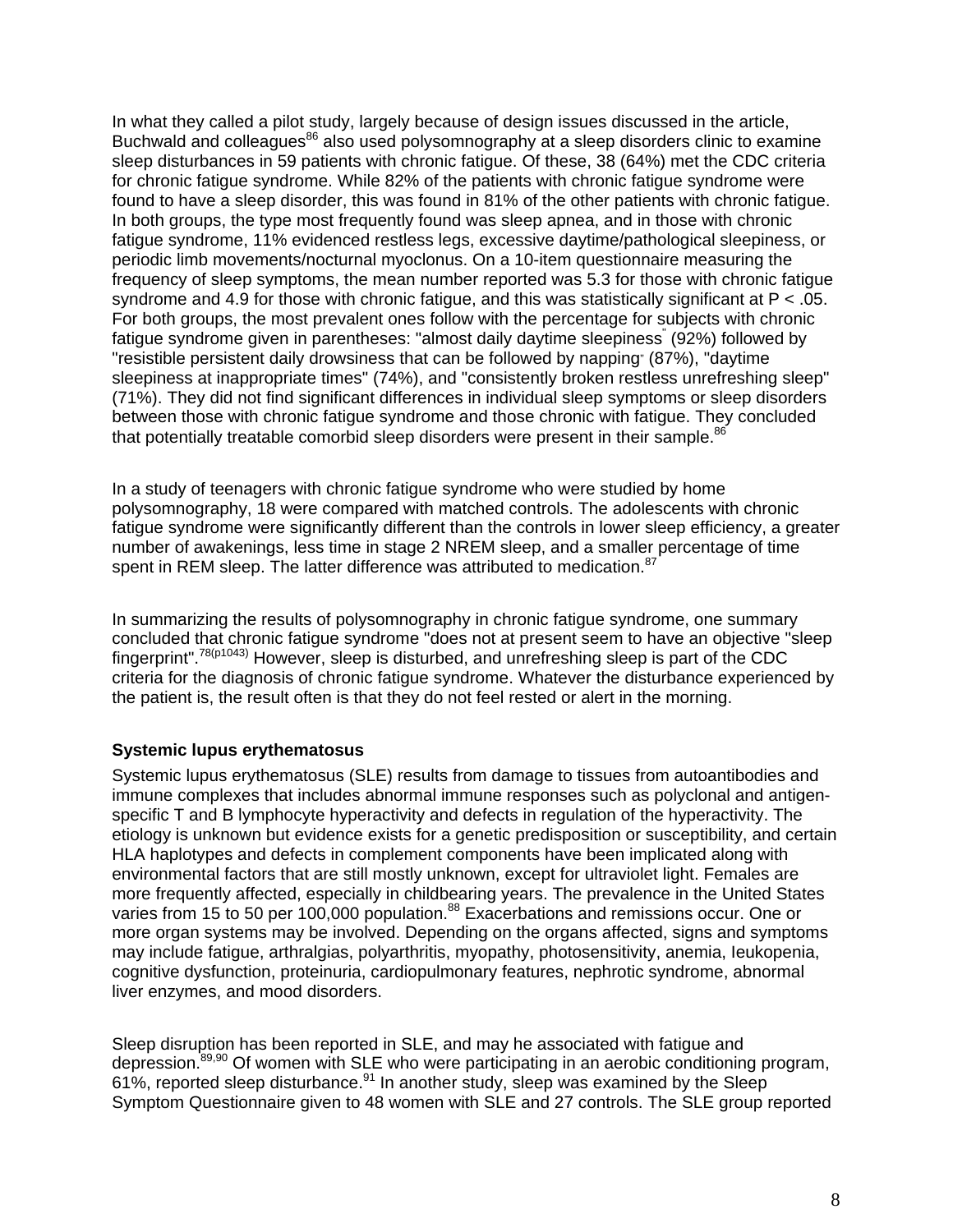significantly more sleep problems primarily due to longer sleep latency. Sleep disruption and depression had a reciprocal relationship in this study.<sup>89</sup>

Valencia-Flores and colleagues<sup>92</sup> used polysomnography, the MSLT, the Sleep Disorders Questionnaire, and the Beck Depression Inventory to study 14 women with SLE and 11 controls in a Mexican population. Patients with SLE reported significantly more complaints in relation to poor night's sleep, awakening often during the night, restless and disturbed night sleep, "restless legs" at night," trouble doing their job because of sleepiness or fatigue, and in addition reported getting up to urinate at night more frequently than the control group. On polysomnography, the main sleep disturbances were more light sleep, a greater number of arousals, and more daytime sleepiness than for controls. Three of the SLE patients had sleep apnea syndrome and 28.6% of SLE patients had a slight abnormality in respiration during sleep. The authors concluded that abnormalities in respiration and movement during sleep are common in patients with SLE. The small sample size should be noted.<sup>92</sup>

A sample of 120 women with SLE was assessed for sleep difficulties using the PSQI and for other parameters such as disease activity, depression, anxiety, and fatigue. About two thirds of the patients reported poor sleep quality, and found a moderate correlation between the PSQI and the SF-36 bodily pain score and a weak correlation with disease activity score, depression, and anxiety. The researchers suggest that joint and muscle pain as well as anxiety and depression may contribute to poor sleep. They did not show a significant difference in sleep quality' between those on no, low dose, and  $>7.5$  mg of prednisolone per day.<sup>93</sup>

In Sweden, the Uppsala Sleep Inventory was used to assess sleeping in 30 female outpatients with SLE and 30 age-matched controls. Statistically significant differences included a higher frequency of pain when trying to fall asleep and during the night, being awake more than 30 minutes during the night if awakened, waking up with a headache, fatigue during the day, and were more likely to nap during the day. While 34.5% of those with SLE stated they were not rested after sleep, 16.7% of controls also reported this and the difference was not statistically significant. The researchers concluded that the central nervous system might play a role in sleep disturbances reported in SLE.<sup>94</sup>

# **Myasthenia gravis**

Myasthenia gravis is an autoimmune disorder of the neuromuscular junction, resulting from binding of autoantibodies to muscle acetylcholine receptors resulting in disruption of neuromuscular transmission.<sup>95-97</sup> This may result in muscle fatigue and weakness particularly involving the diaphragm and accessory respiratory muscles especially in untreated patients. Other signs and symptoms may include diplopia, ptosis, and a characteristic pattern of muscle weakness. Other symptoms such as difficulty in swallowing or speech effects occur secondary to affected muscles. Respiratory dysfunction may result in the need for ventilatory assistance. Polysomnography has shown decreased slow wave sleep (stages 3 and 4) and REM sleep with increased stage 1 sleep. Central apnea as well as some mixed and obstructive apneas may be seen.<sup>96,95</sup> Myasthenia gravis may occur in about 1 in 7500 persons.<sup>99</sup>

In a prospective study of 20 patients with myasthenia gravis, polysomnography, pulmonary function measurements, and self-evaluation of sleep complaints were done. Disrupted nocturnal sleep was reported by 12 patients, and 4 had daytime somnolence and morning headaches. Patients were most vulnerable for abnormal breathing during REM sleep and both mixed and obstructive apneas were descrihed. $95$  Manni and colleagues<sup>100</sup> assessed 14 patients with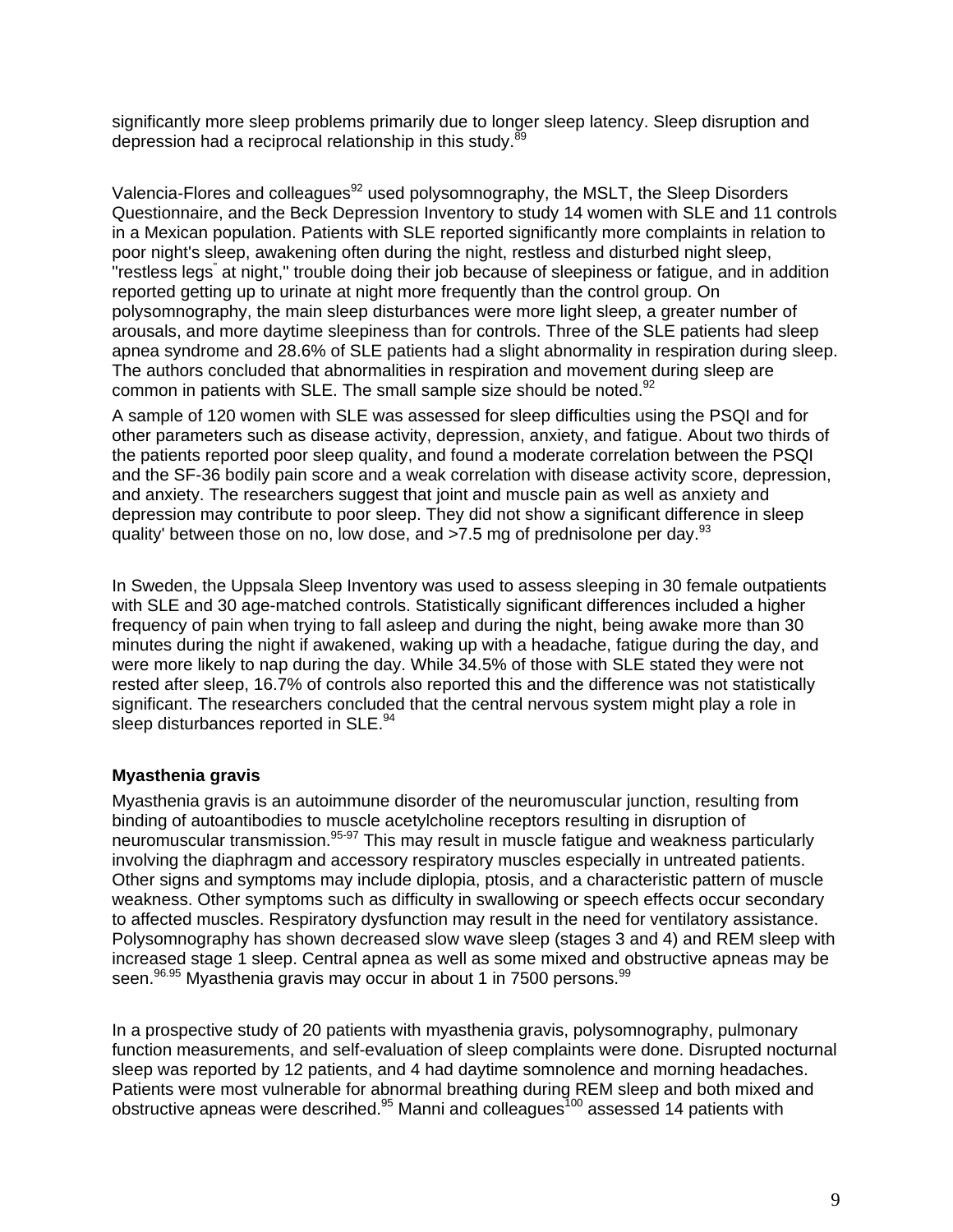myasthenia gravis by polysomnography. They found mild breathing irregularities during sleep without significant sleep complaints. These mainly consisted of central apneas with decreased hemoglobin oxygen saturation often occurring during REM sleep as also found by other researchers.<sup>95,100-102</sup> Polysomnographic studies of 16 patients revealed that 12 had obstructive and/or central sleep apnea. In 9 of the 12, studies were repeated after thymectomy; 6 experienced resolution.<sup>102</sup> Other findings include increased stage 1 sleep and decreased proportion of stages 3, 4, and REM sleep.<sup>96</sup>

Patients with myasthenia gravis who exhibit daytime somnolence or nighttime awakenings or breathlessness should be evaluated for breathing abnormalities while sleeping, with appropriate therapeutic options being made available. Sleep apneas are relatively frequent in myasthenia gravis.101-103

## **Multiple sclerosis**

Multiple sclerosis (MS) is a relatively common inflammatory demyelinating disease of the central nervous system. It affects about 350,000 persons in the United States. While the etiology is still unknown, it is now believed that MS is an autoimmune disease in which injury occurs to the central nervous system and plaques usually are visible.<sup>104</sup> There is evidence that suggests that both susceptibility to MS and the course, severity, and pathology may be at least partly, genetically determined.105,106 In models of genetic contribution to common or complex diseases, an environmental trigger or contributing agent(s) also plays a role in disease development.<sup>22</sup> In MS it seems likely that this environmental factor may be an infectious agent such as a virus.<sup>107</sup> Candidate infectious agents currently under investigation include human herpesvirus 6, Epstein-Barr virus, and *Chlamydia pneumoniae.* A number of candidate genes have also been identified including alleles of the HLA system, apolipoprotein E, tumor necrosis factor alpha, and interleukin.<sup>106</sup> Manifestations vary widely and illness may be benign or rapidly progressive or somewhere in between with exacerbations and relapses. Frequent symptoms include fatique, weakness of the limbs, sensory impairment and paresthesias, ataxia, optic neuritis, bladder dysfunction, diplopia. (More details on diagnostic criteria may be found in Hauser and  $Goodkin.<sup>104</sup>$ )

Significant investigations of sleep in MS have not been extensive in the past and have occured mainly in the last 15 years. Fatigue is a common problem in MS, and disturbed sleep could reasonably contribute to the fatigue. In one study, when comparing self-reported fatigue in a sample of 65 patients with MS with 69 patients with chronic fatigue syndrome, no significant differences were found.108 Sleep disturbance in MS has been described as daytime fatigue, hypersomnolence. insomnia, and as associated with depression.<sup>109</sup> In addition, sleep disturbance may result from immobility, spasticity, and sphincter disturbances.108,109 Bulbar or respiratory muscle weakness as a manifestation of disease may contribute to the development of central or obstructive sleep apnea.108,109 Tachibana and colleagues studied 28 patients with MS admitted to a hospital. Fifteen (54%) reported sleep-related problems. These were as follows: difficulty initiating sleep/and or frequent awakenings due to spasms or discomfort in the legs ( $n = 8$ ); difficulty initiating/maintaining sleep with early morning wakening ( $n = 3$ , of these 2 appeared medication related and 1 appeared related to nocturia); and snoring ( $n = 4$  habitual, 1 occasional). In laboratory studies, 10.7% suffered from sleep-related oxygen desaturation, and 4 were habitual snorers of which 3 showed sleep disordered breathing; findings that were only slightly higher than would he expected in a comparable population without MS. The authors<sup>109</sup> concluded that sleep disturbances were common in MS usually because of leg spasms, pain, immobility, nocturia, or medication but that in their sample, nocturnal hypoventilation was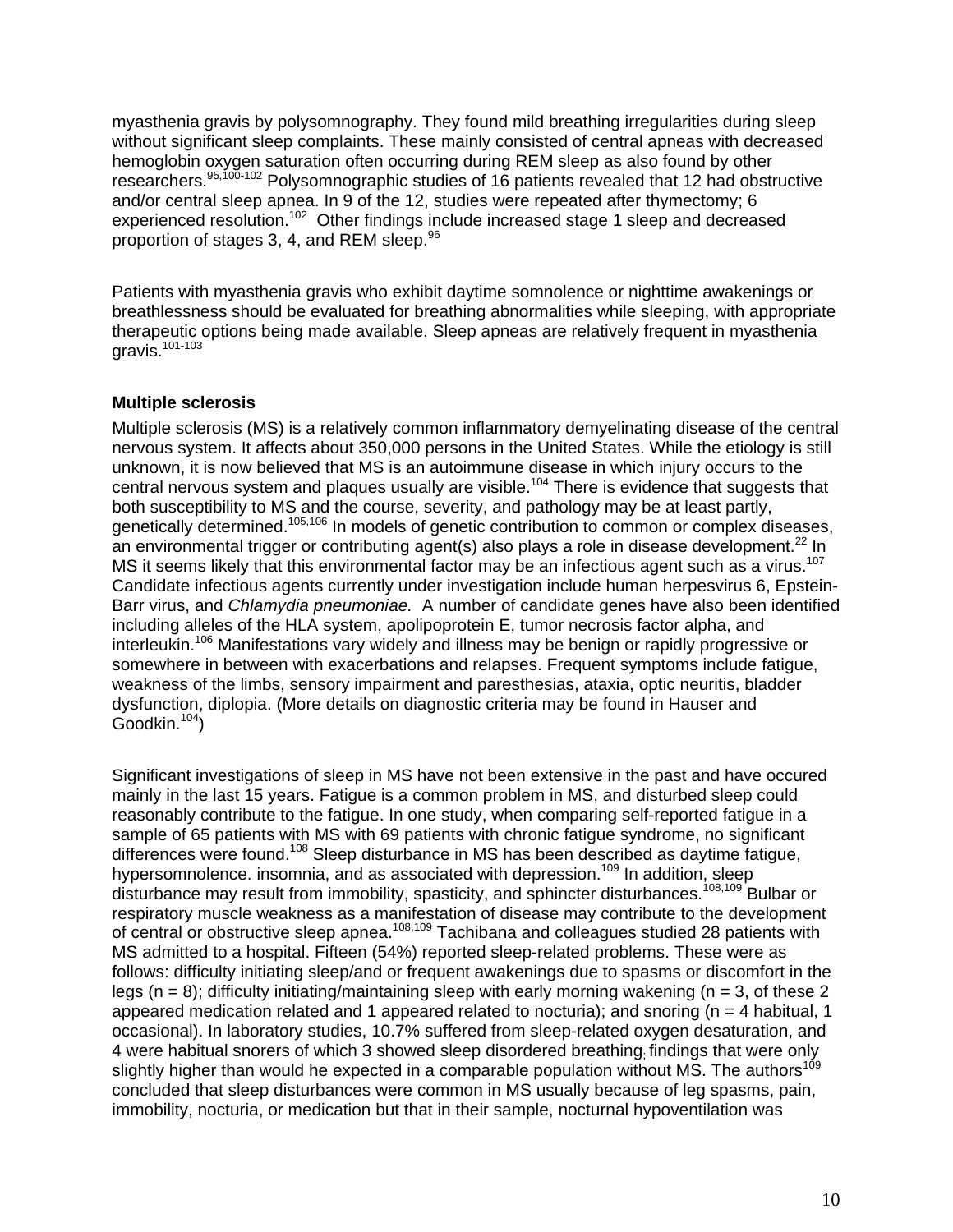relatively infrequent. Sleep latency was altered in MS patients but no circadian rhythm disturbances were seen.<sup>110</sup> Funakawa et al<sup>111</sup> reported sleep apnea syndrome in 2 patients with MS who had medullary plaques.

Clark and colleagues<sup>112</sup> recruited 143 patients with MS and 70 matched control subjects. Ten sleep-related items on the Minnesota Multiphasic Personality Inventory were compared. Those items that were significantly more problematic for MS patients were sleep initiation, sleep maintenance, and sleep outcome (how restful sleep was or not). A sleep score was created that could range from 0 (no sleep complaints) to 4; 25.2% of the MS patients scored 3 or 4 compared with 8.2% of the control subjects. Higher levels of depression as measured by the Beck Depression Inventory were noted for those with MS. A subsample of 117 patients with MS underwent magnetic resonance imaging scans and these results suggested that lesions in 3 specific regions were related to the presence of sleep complaints.<sup>112</sup> Sandyk described a case report of a woman with MS who experienced sleep paralysis and suggested that MS "may be associated with deficient rapid eye movement (REM) sleep inhibitory neural mechanisms leading to sleep paralysis secondary to the intrusion of REM sleep atonia and dream imagery into the waking state."113(p145) He compared similar elements of narcolepsy and MS especially in regard to a common immunologic etiology.113 Similarly, others have reported an association of narcoleptic symptoms such as sleep attacks, cataplexy, and hypersomnia in MS.<sup>114-116</sup>

Other studies also report that sleep disturbances are more frequent in persons with MS than healthy controls. Self-reports of 47 persons with MS and 63 healthy controls revealed that both had about the same number of hours of nighttime sleep but that persons with MS were significantly more likely to nap during the day (53% vs 21%), had more frequent nocturnal awakenings, had poorer dream recall, and had longer SOLS. The nocturnal awakenings were often due to the need to urinate and spasticity. The nocturnal awakening was related to daytime fatigue.<sup>117</sup> Similar conclusions were found in the Saunders et al<sup>118</sup> study of 100 patients with MS and matched controls in which there were significant differences between the 2 groups in difficulty falling asleep, restless sleep, nonrestorative sleep, SOL, number of daytime naps, nocturnal awakening, and early morning awakenings. As in other studies, causes of awakening were bladder difficulties, muscle spasms or stiffness, and in this study, anxiety. Sleep difficulties were also associated with depression.<sup>118</sup> In a study of 11 patients with MS, using polysomnography and sleep history questionnaires, Potolicchio and colleagues<sup>119</sup> found that 64% had periodic limb movements of sleep. Using polysomnography in 25 patients with MS and 25 healthy controls, Ferini-Strombi and colleagues<sup>120</sup> found that those with MS had significantly decreased sleep efficiency, more awakenings during sleep, and more periodic leg movements. No differences were found in either sleep architecture or latency.<sup>120</sup> In a sample of 53 elderly patients with MS, they complained more frequently of not getting enough sleep (18.9%), poor nightime sleep (34%), problems falling asleep (37.7%), waking up too early (35.8%), and awakening several times during the night (71.7%).<sup>121</sup> In a study comparing patients with endstage renal disease, MS, and RA and healthy controls, using a sleep-related item on the Center for Epidemiologic Studies Depression (CES-D) Scale, those with MS reported restless sleep approximating that of the control group while those with RA were most frequently affected and this correlated with a higher degree of physical disability due to RA.<sup>122</sup>

Generally, it can be said that sleep disruption is underrecognized in MS. Physical manifestations such as spasticity, periodic limb movements, and the need to urinate at night and anxiety and depression contributed to this disruption. Addressing sleep problems is essential especially because nonrestorative sleep contributes to impaired daytime functioning and fatigue.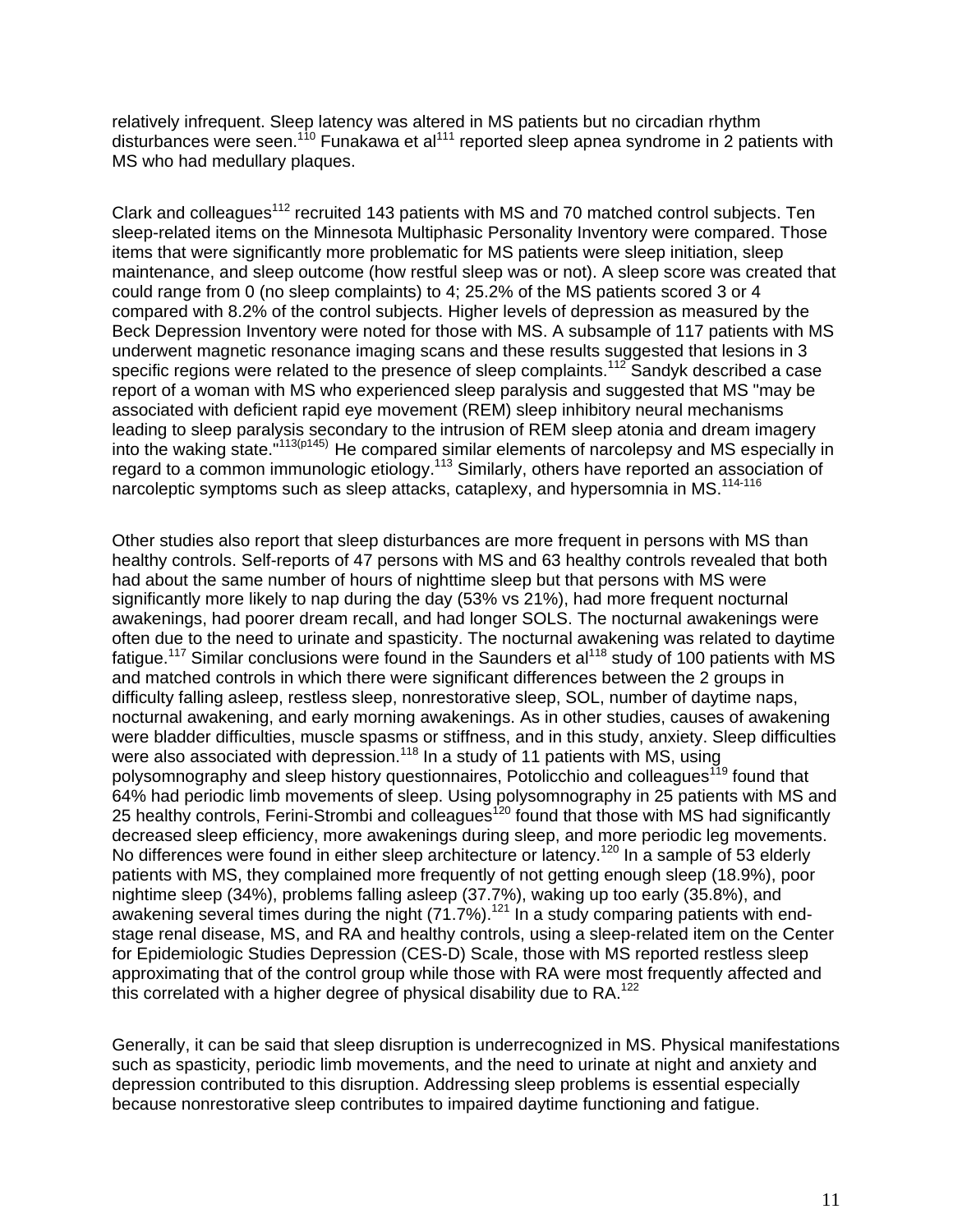### **Human immunodeficiency virus infection**

Human immunodeficiency virus (HIV) is known to be the cause of acquired immunodeficiency syndrome and a spectrum of conditions known collectively as *HIV disease*. <sup>123</sup> Because sleep in relation to HIV infection is covered in depth elsewhere in this issue, the topic is reviewed only briefly here. A number of studies have looked at sleep disruption in HIV. Norman and colleagues<sup>124,125</sup> conducted an early study of HIV infection and sleep, finding that the amount of slow wave sleep in the 8 asymptomatic subjects with HIV infection was greater than that in the 4 control men, a finding that was reaffirmed in a subsequent study of 10 HIV-infected men and 10 controls. Using polysomnography. Wiegand and colleagues<sup>126</sup> studied 14 patients with HIV and found longer SOL, shorter total sleep time, reduced sleep efficiency, and more time spent awake and in stages 1 and 2 sleep in these patients than in healthy controls. On computed tomography scan, certain findings such as ventricular size were related to reduced sleep quality as were decreased tryptophan plasma levels.<sup>126</sup> Another early study was by Darko and colleagues<sup>127</sup> in which they looked at 62 HIV-positive subjects and 50 HIV-negative controls and found that those with HIV infection reported significantly greater fatigue, more sleep, and more naps, and felt more daytime fatigue and less alertness.<sup>127</sup> in a subsequent publication, they noted an increase in slow wave sleep early in HIV infection. They postulated a role for the immune peptides such as tumor necrosis factor alpha and interleukins in sleep changes.<sup>128</sup>

Cohen and colleagues<sup>129</sup> studied sleep in 50 subjects by self-report. They found that 60% of HIV-infected subjects reported moderate or severe restlessness during sleep, 44% reported being moderately or very tired in the morning and 56% reported some degree of tiredness, 26% reported sleep quality was poor or very poor, and 70% of respondents reported awakening more than once per night. Many of the reasons for awakening were related to symptoms especially those related to using the bathroom.<sup>129</sup> Nokes and Kendrew<sup>130</sup> described impaired sleep quality in persons with HIV infection. In a later paper, the same researchers studied sleep quality using the PSQI in a convenience sample of 70 persons with HIV infection. They found that the health status variables with a significant positive correlation with impaired sleep quality were symptom severity, depressive symptomatology, daytime sleepiness, and state anxiety while functional status was negatively correlated. Illness variables such as CD4 cell counts and viral loads were not. However, use of antiretroviral drugs in treatment was significantly associated with impaired sleep quality.<sup>131</sup>

In a study examining fatigue in women with HIV, sleep was assessed by wrist actigraphy in 100 women. It was found that these women averaged 6.5 hours of sleep per night and 45% of the sample took daytime naps. Women with higher as opposed to lower fatigue had significantly more difficulty falling asleep, more awakenings at night, poorer daytime functioning, and more depressive symptoms.<sup>132</sup> Rubinstein and Selwyn<sup>133</sup> studied sleep in 115 persons with HIV infection by means of the PSQI. They found that 73% had a sleep disturbance and this was higher in those with cognitive impairment.<sup>133</sup> Phillips and Skelton<sup>134'</sup> explored sleep quality and the effects of acupuncture in a sample of persons with HIV diseases using the Current Sleep Quality Index and the PSQI. This identified the following percentage reporting frequent or very frequent problems getting to sleep (51.0%), staying asleep (71.4%), and getting enough sleep  $(71.4\%)$ <sup>134</sup>

Other findings in regard to sleep are that obstructive sleep apnea may occur secondary to enlarged tonsils, a finding that may occur early in HIV infection. Epstein and colleagues<sup>135</sup> found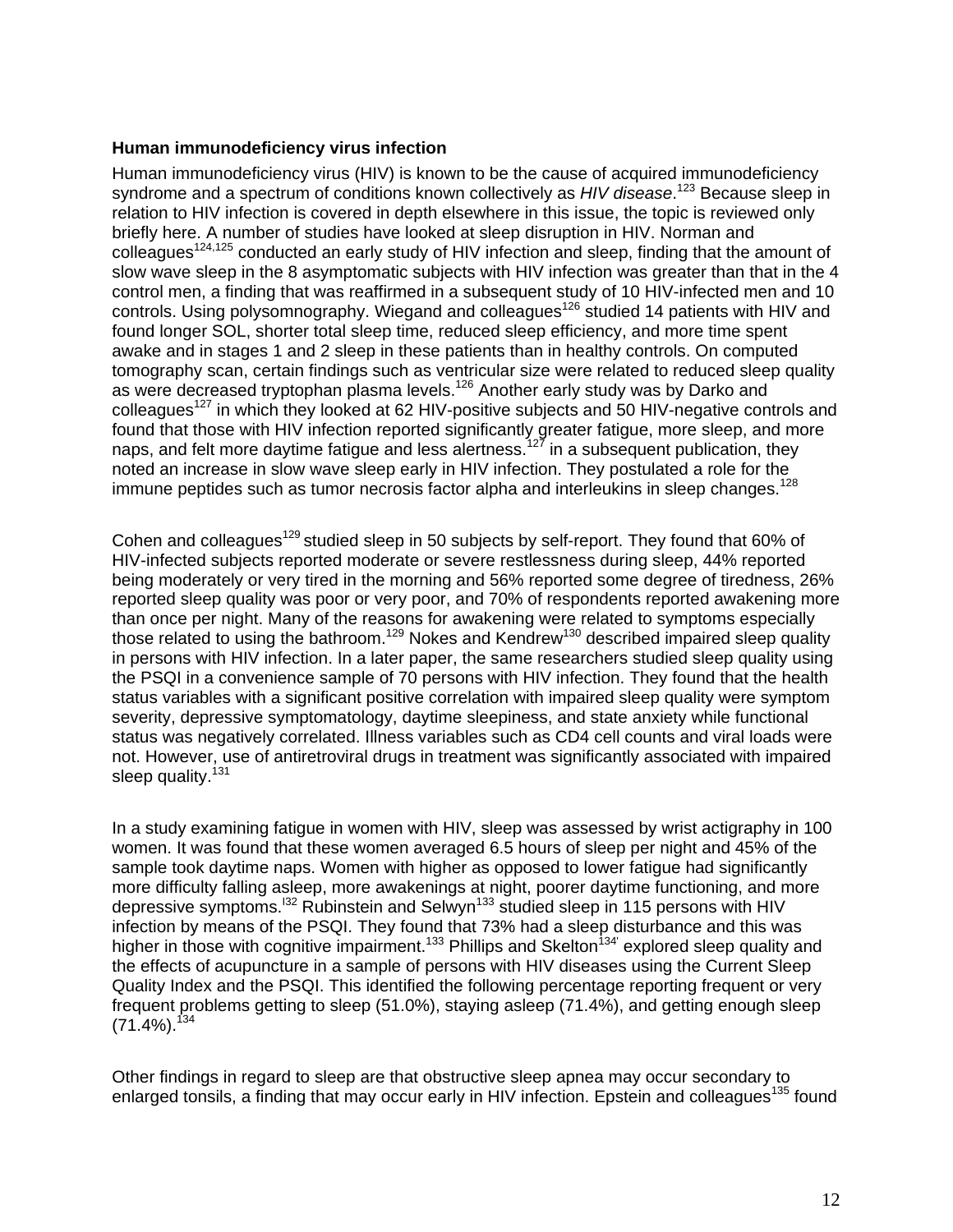that 12 patients out of 134 studied had both as well as daytime sleepiness as measured by the Epworth Sleepiness Scale.

Darko and colleagues examined the relationship between growth hormone secretion and sleep in 6 HIV-positive and 8 HIV-negative subjects. They believe that growth hormone may contribute to the deterioration of sleep early in HIV infection.<sup>136</sup> The use of HIV medications such as zidovudine was implicated earlier in the HIV epidemic as interfering with sleep. More recently it has been noted that higher efavirenz plasma levels are related to the development of insomnia.<sup>137</sup>

### **Rheumatoid arthritis**

The etiology of rheumatoid arthritis (RA) is also unknown. Genetic susceptibility involving the HLA system along with environmental factors play a role. It is possible that the environmental factors are infectious agents such as Epstein Barr virus, cytomegalovirus, mycoplasmas, and parvovirus, or a response to microbial products. RA is a chronic multisystem disease with inflammatory synovitis of the joints serving as a major feature. Besides the pain and swelling in joints, morning stiffness, fatigue, and generalized weakness may occur and the clinical course may be variable. Therapy may consist of nonsteroidal anti-inflammatory drugs, cox-2 specific inhibitors, glucocorticoids, disease-modiftying antirheumatic agents, the TNF-neutralizing agents, and immunosuppressive and cytotoxic drugs.<sup>138</sup> In most studies of RA, sleep disturbances are often associated with pain. However, disease activity may lead to the release of cytokines affecting multiple neurobiological mechanisms.<sup>139,140</sup> As discussed earlier in this article, a pain-poor sleep cycle may become established wherein medications may also add to the complexity. Some studies involving patients with RA have been discussed under the other disorders discussed above.

Drewes and colleagues studied 41 patients with RA and 19 age- and sex-matched controls using polysomnography, the Basic Nordic Sleep Questionnaire (BNSQ), and a visual analogue scale on sleep, as well as looking at other parameters. On the BNSQ, persons with RA had significantly more difficulty falling asleep, nonrestorative sleep, higher sleep latency, more daytime sleepiness, and poorer quality of sleep than the controls. Polysomnography revealed significantly more periodic leg movements, more time in stage NREM3, and a tendency toward more sleep shifts than in controls. When sleep microstructure was examined, patients with RA had more alpha-EEG sleep. These were the only major findings.<sup>139</sup> Drewes et al<sup>140</sup> conducted a longitudinal study of 35 outpatients with RA using polysomnography and the Spiegel Sleep Questionnaire. After baseline data were collected, a second period of collection was performed after a mean of 175.8 days. A deterioration in disease activity was followed by an increase in slow wave sleep, which the authors speculated might represent "a bodily counter-reaction to the joint inflammation that is reflected in pain and stiffness."140(p1288) Increased pain and morning stiffness resulted in increased slow wave sleep and stage "wake" and decreased NREM2 sleep. There was a positive relationship between pain and time spent awake during the night. They concluded that improving sleep may be helpful in treating the disease.<sup>140</sup> Stone<sup>141</sup> examined pain in relation to fatigue and sleep in 35 patients with RA and no control group. He found that poorer sleep was related to more pain and fatigue and vice versa. He concluded that probably this was reciprocal.**<sup>141</sup>**

Crosby<sup>142</sup> measured sleep in a larger study that included a self-report of 100 people identifying factors related to fatigue in RA. Disturbed sleep was among the top 3. In a substudy of 15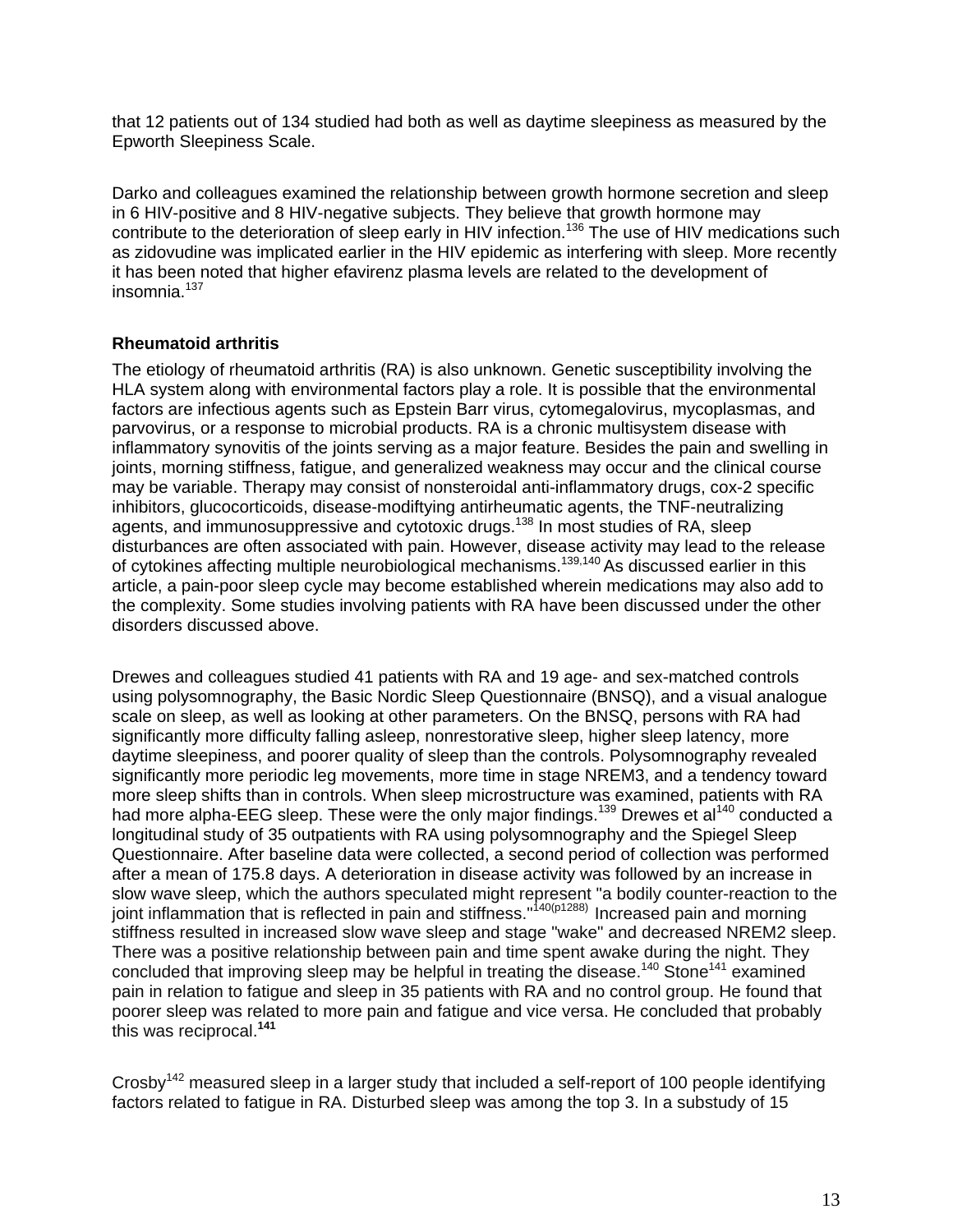patients with RA and 12 controls, the number of intermittent awakenings as measured by EEG was used to define sleep fragmentation. Subjects in RA flare had more fragmented sleep than did the nonflare RA patients and the control group and also more fatigue. Fatigue was correlated with fragmented sleep ( $r = 0.42$ ).<sup>142</sup> Using a visual analogue scale to measure sleep and pain, positive significant correlations were found in fibromyalgia, RA, and ankylosing spondylitis in regard to pain intensity and sleep problems. Fatigue intensity in this sample was significantly positively correlated with sleep problems in regard to RA and ankylosing spondilitis but not fibromyalgia.<sup>143</sup> Hirsch et al<sup>144</sup> studied 19 persons with RA and 19 controls, finding severe sleep fragmentation but no relationship between disease activity and sleep disorders.

Juvenile rheumatoid arthritis (JRA) is similar in many ways to RA.**<sup>144</sup>** Polysomnography and questionnaire data were collected from 16 patients with JRA and 9 controls in Israel. Significant differences were found in daytime naps, which were longer for those with JRA than for controls, but other parameters were not significantly different. On polysomnography, there were no significant differences in sleep latency, total sleep time, sleep efficiency, or time spent in any sleep stage. Significant differences were found in sleep fragmentation and the JRA group had more arousals and awakening per hour as well as frequent stage shifts than did the controls. In the JRA group, arousals were more likely to be associated with leg movements. In a smaller sample of patients with JRA and without a control group, the researchers found excessive daytime sleepiness and shortened sleep latency scores.<sup>145</sup> Bloom and colleagues<sup>146</sup> studied 25 children with JRA and their parents as well as 45 healthy age- and sex-matched controls using self-report and the Children's Sleep Habits Questionnaire (CSHQ). Children with JRA had significantly higher total scores on the CSHQ as well as on subscales examining nighttime awakenings, parasomnias, sleep anxiety, sleep-disordered breathing, and daytime sleepiness but there were no correlations between these scores and disease activity or pain variables. The total score on the sleep self-report did correlate positively with pain.<sup>146</sup>

Other researchers report the occurrence of sleep apnea in patients with RA, in some instances secondary to rheumatoid cervical spine disease. The number of patients studied has been small hut this is a serious complication that should be watched for.**<sup>147</sup>**-150 Obstructive sleep apnea in adults with RA has been reported<sup>151</sup> Sugahara and colleagues<sup>152</sup> described this in patients with temporomandibular joint destruction.

To date, however, while fragmented sleep and a high prevalence of periodic limb movement may be found, no definitive abnormality of sleep architecture has been reported in RA. Pain and fatigue are highly related to sleep disruption, often in a reciprocal way.

### **Other conditions**

Sjögren's syndrome is an autoimmune exocrinopathy that may occur alone or in conjunction with fibromyalgia, SLE or RA. Severe fatigue is a component and sleep disturbance reports have been relatively recent.<sup>153,154</sup> Tishler and colleagues<sup>154</sup> administered a Mini Sleep Questionnaire to 65 patients with Sjogren's syndrome and 3 control groups with RA, RA and sicca symptoms, and osteoarthritis. Sleep disturbances were identified by 75% of the group as compared to 33% in the group with RA only.<sup>154</sup> These findings were similar to those of Gudbjörnsson and colleagues<sup>153</sup> who found that 72% of the patients with Sjögren's syndrome complained of too little sleep as compared to 33% in their RA control group.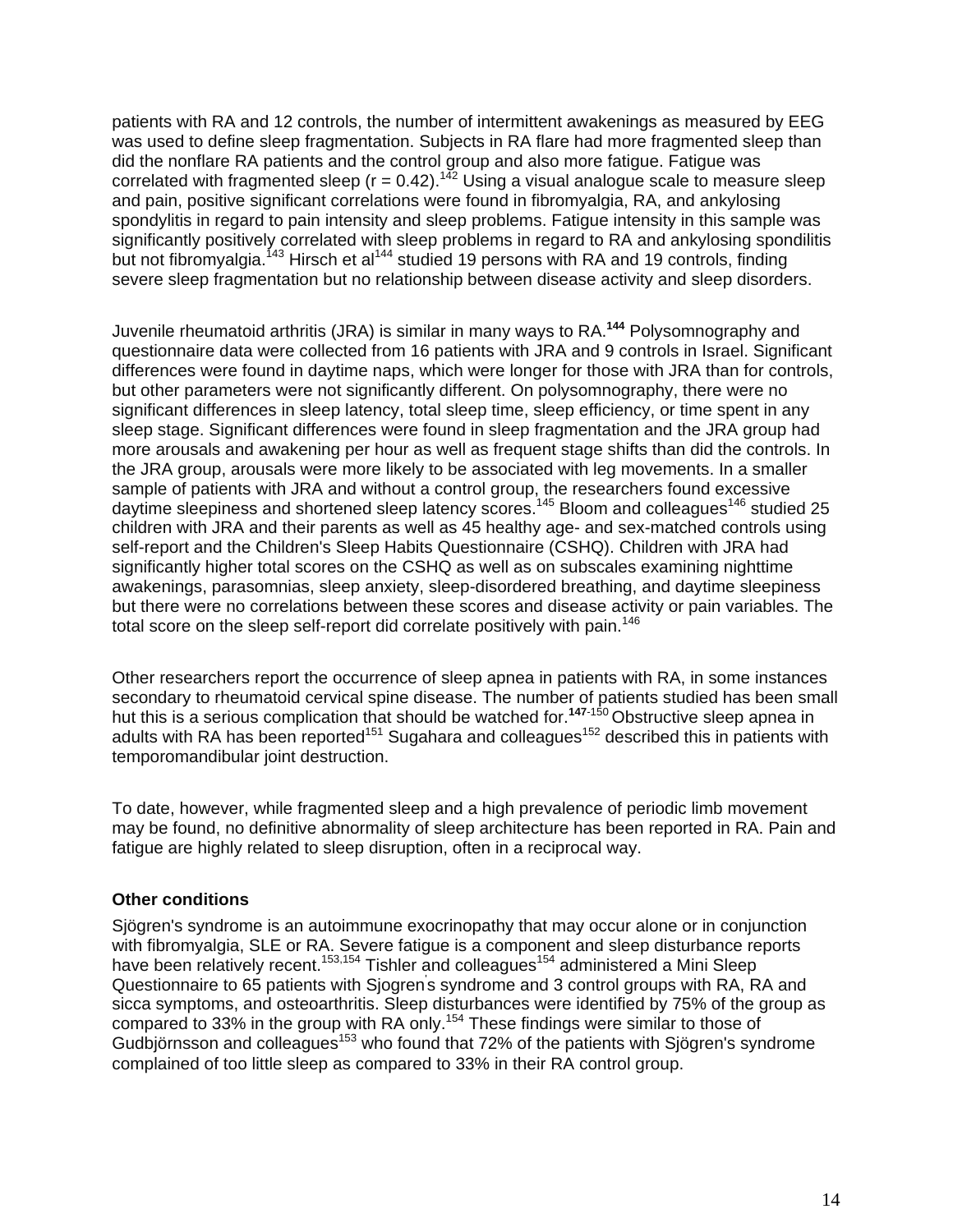Various rheumatic manifestations may be related to infections. These include inflammatory arthritis, Lyme disease, ehrlichiosis, reactive arthritis, and inflammatory myositis.<sup>155</sup> Major complaints accompanying Lyme disease are chronic fatigue and sleep disturbance. If the disorder reaches a chronic form, among the manifestations are arthritis and chronic fatigue.<sup>156</sup> It has been suggested that Lyme disease may trigger fibromyalgia.<sup>157</sup> In a study of 11 patients with Lyme disease and 10 age-matched controls, all of the patients with Lyme disease had some sleep-related complaints. Most common were excessive daytime sleepiness (73%), difficulty in initiating sleep (27%), frequent nighttime awakenings (27%), and restless legs/nocturnal leg jerking (9%). They also had longer sleep latency, decreased sleep efficiency, and a greater arousal index while 3 patients had alpha wave intrusion into NREM sleep.<sup>158</sup> In another study, it was noted that patients with facial palsy not treated for that manifestation with antibiotics had significantly more joint pain and sleep difficulty than did the treated patients.<sup>159</sup> In a subset of cases of Lyme disease, there is overlap of features with chronic fatigue syndrome.<sup>160</sup>

# **CONCLUSIONS**

Evidence exists for complex interactions between the immune system and the sleep-wake cycle, which is involved in regulating normal immune functioning. Several medical disorders that involve immunity and/or autoimmuniry are associated with sleep disruption either in regard to etiology or to exacerbation of symptoms. In fibromyalgia, research rather consistently demonstrates that sleep is nonrestorative and often restless. Many of the studies also show alpha wave intrusion during slow wave and specifically stage 4 NREM sleep that do not appear to be specific to fibromyalgia. Whether sleep disturbances have a causal relationship with symptoms of fibromyalgia or are secondary to pain and pain perception is not clear.

In the other disorders discussed in this review, findings are less specific. In chronic fatigue syndrome, the prevalence of sleep difficulty is high and a constant but nonspecific finding is that of nonrestful or restorative sleep with the consequent effects of not feeling rested or alert during the day. In SLE, no specific pattern of sleep disruption has emerged but the reported disturbances of sleep appear related to depression, fatigue, and joint and muscle pain. The sleep compromises in myasthenia gravis are primarily related to the effect of the disease on muscles especially respiratory muscles. Sleep apneas appear relatively frequently with the morning effect of daytime somnolence. In MS, restless sleep and insomnia may appear related to physical symptoms such as periodic limb movements, spasticity, and the need to urinate as well as depression. However, no clear pattern has emerged.

Persons with HIV disease also experience sleep disruption, Studies vary as to the nature of the disruption and some may be related to symptoms such as pain, fatigue, and the need to urinate at night as well as to the effects of medications used in treatment. Sleep disruption occurs in RA and related arthritic conditions. No definitive consistent sleep abnormalities can be established but pain and fatigue are related to disturbed sleep, often establishing a vicious cycle. Sleep apnea occurs in some cases and is a serious complication and so impending signs should be watched for. Increased disease activity may also increase sleep disruption through alteration of immune parameters as appears to occur in both RA and Lyme disease. In all of the diseases, medications used in treatment of the symptoms and of the disease may also affect sleep. In diseases with inflammatory aspects, the immune system disruption may have causal effects on sleep but firm data in this regard are lacking.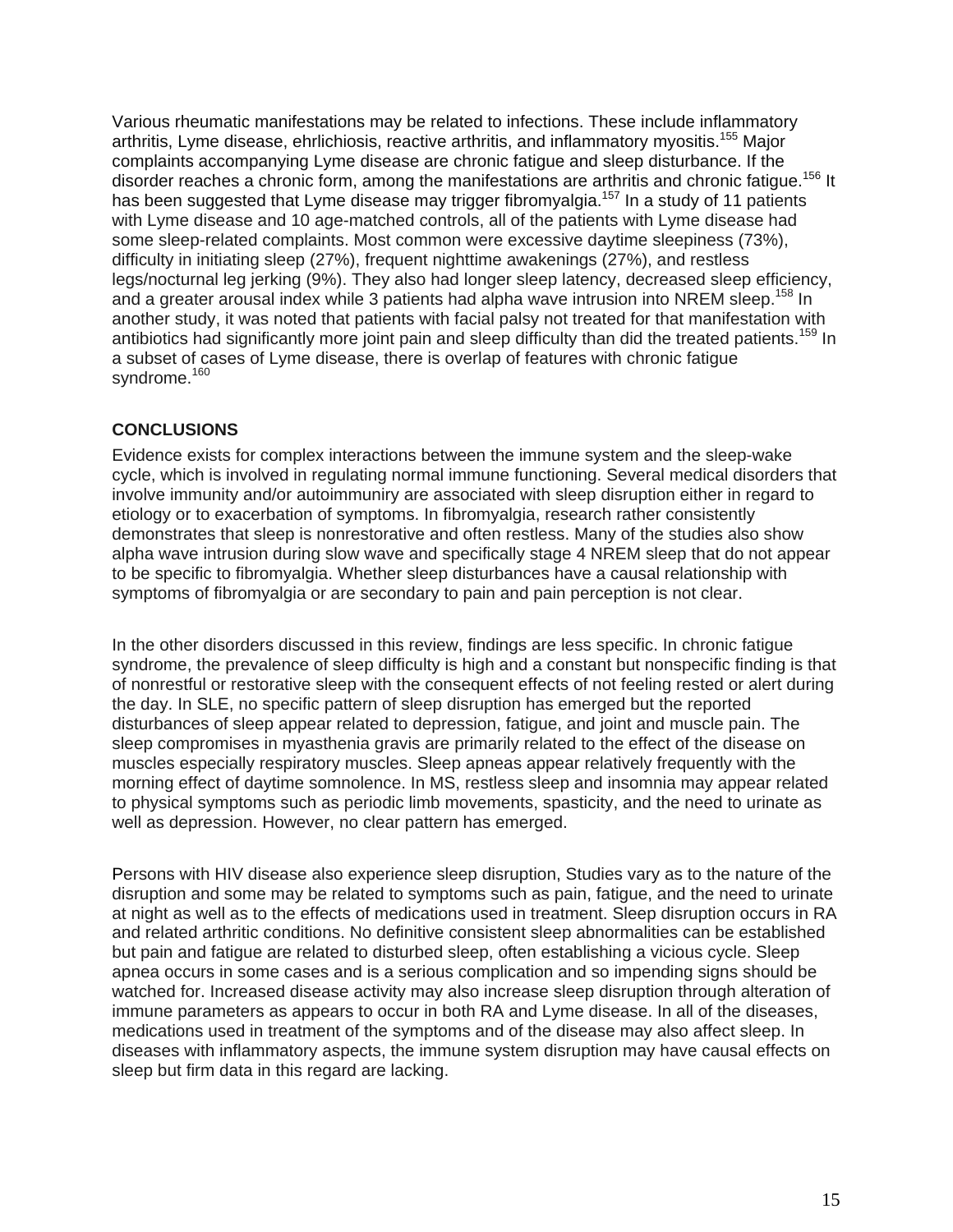One is handicapped in drawing firm conclusions by methodological flaws and variation across many of the studies since they may or may not have used control groups, may have classified groups of patients with the given disease differently, may not have had "blinded" evaluation, had small sample sizes. used nonrandom samples, and may have used varying assessments of sleep and various parameters of measurement of the disease. Nonetheless, sleep and sleep loss play a role in immune and autoimmune disorders. Therefore, it is important that clinicians, including nurses, include sleep assessment as part of their appraisal of the patient, evaluating also for comorbid primary sleep disorders. If it is found that sleep disruptions are present, then the treatment plan should include appropriate measures to aid in attaining more restful sleep. These measures should be closely evaluated for efficacy, and adjustments made as needed. The exact nature of the sleep disruptions present in immune and autoimmune disorders, their relationship to causality and pathophysiology, and eventually their role in treatment remain to he elucidated.

## **REFERENCES**

- 1. Diagnostic Classification Steering Committee. *International Classification of Sleeping Disorders, Diagnostic and Coding Manual.* Rochester, Minn: American Sleep Disorders Association: 1990.
- 2. American Sleep Disorders Association. *International Classification of Sleep Disorders*  (Revised). *Diagnostic and Coding Manual.* Rochester, Minn: American Sleep Disorders Association: 1997.
- 3. Thorpy MJ. Classification of sleep disorders. In: Chokroverty S. ed. *Sleep Disorders Medicine: Basic Science. Technical Considerations and Clinical Aspects.* 2nd ed. Boston: Butterworth-Heinemann: 1999: 287-299.

*Continued on following pages*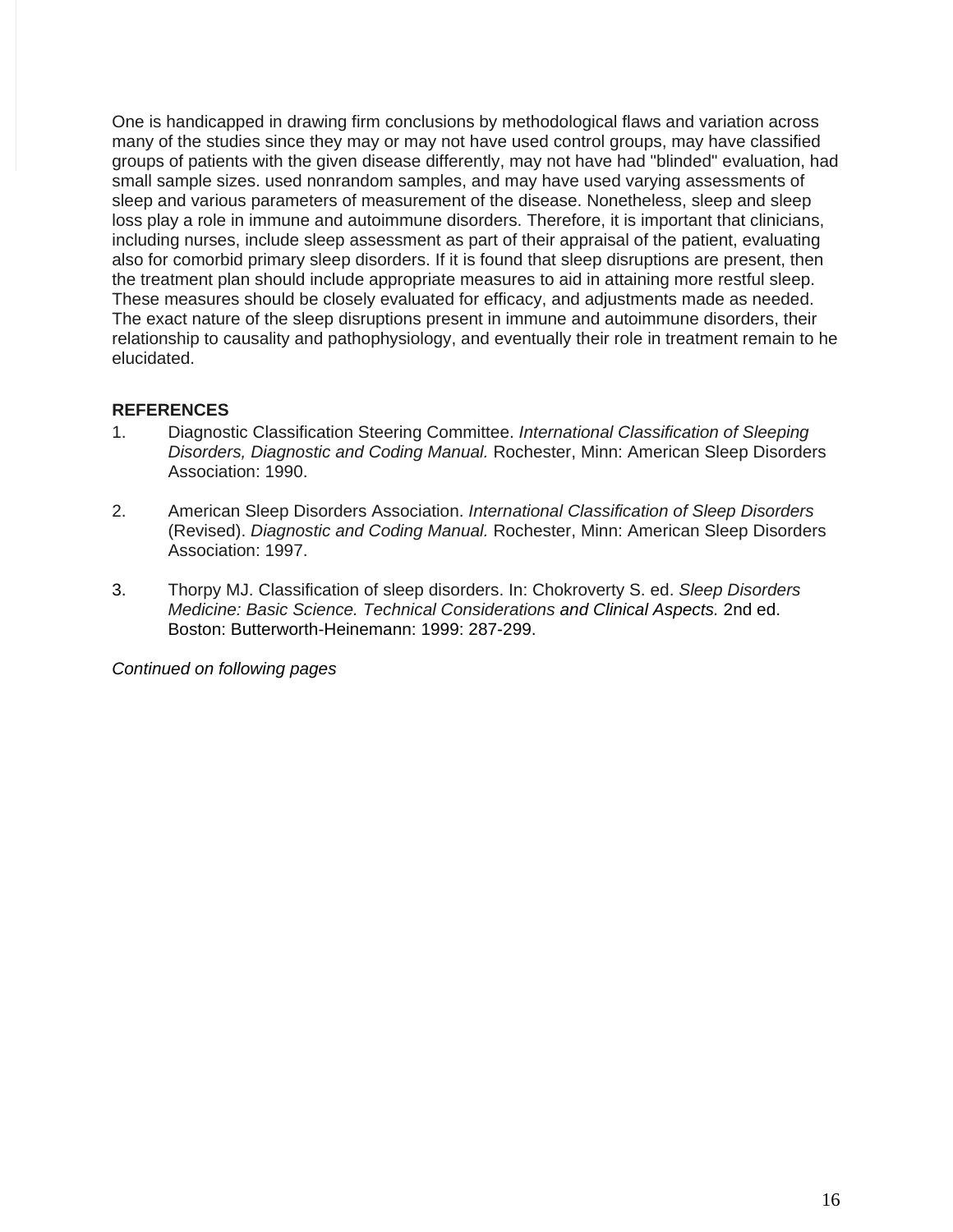and Clinical Aspects. 2nd ed. Boston: Butterworth-Heinemann; 1999: 287-299.

- 4. Krueger JM, Fang J. Host defense. In: Kryger MH, Roth T, Dement WC, eds. Principles and Practice of Sleep Medicine. 3rd ed. Philadelphia: WB Saunders Co; 2000:255-265.
- 5. Jaffe SE. Sleep and infectious disease. In: Kryger MH, Roth T, Dement WC, eds. Principles and Practice of Sleep Medicine. 3rd ed. Philadelphia: WB Saunders Co; 2000:1093-1102.
- 6. Krueger JM, Maide JA, Microbial products and cytokines in sleep and fever regulation. Crit Rev Immunol. 1994;14:355-379.
- 7. Moldofsky H. Sleep and the immune system. Int J Immunopharmacol. 1995;17:649-654.
- 8. Krueger JM. Somnogenic activity of immune response modifiers. Trends Pharmacol Sci. 1990;11:122-126.
- 9. De Sarro GB, Masuda Y, Ascioti C, Audino MG, Nistico G. Behavioral and E CoG spectrum changes induced by intracerebral infusion of interferons and interleukin-2 in rats are antagonized by naloxone. Neuropharmacology. 1990;29:167-179.
- 10. Krueger JM, Dinarello CA, Shoham S, Davenne D, Walter J, Kobbilus S. Interferon alpha-2 enhances slow wave sleep in rabbits. Int J Immunopharmacol. 1987;9:23-30.
- 11. Shoham S, Davenne D, Cady AB, Dinarello CA, Krueger JM. Recombinant tumor necrosis factor and interleukin-1 enhance slow wave sleep. Am J Physiol. 1987;253:R152-R159.
- 12. Mullington JM, Hinze-Selch D, Pollmacher T. Mediators of inflammation and their interaction with sleep: relevance for chronic fatigue syndrome and related conditions. Ann N Y Acad Sci. 2001;933:201-210.
- 13. Rogers NL, Szuba MP, Staab JP, Evans DL, Dinges DF. Neuroimmunologic aspects of sleep and sleep loss. Semin Clin Neuropsychiatry. 2001;6:295-307.
- 14. Shaver JLF, Lentz M, Landis CA, Heitkemper MM, Buchwald DS, Woods NF. Sleep, psychological distress, and stress arousal in women with fibromyalgia. Res Nurs Health. 1997;20:247-257.
- 15. Buskila D, Press J. Neuroendocrine mechanisms in fibromyalgiachronic fatigue. Best Pract Res Clin Rheumatol. 2001;15:747-758
- 16. Gilliland BC. Relapsing polychondritis and other arthritides. In: Braunwald E, Fauci AS, Kasper DL, Hauser SL, Longo DL, Jameson JL, eds. Harrison's Principles of Internal Medicine. 15th ed. New York: McGraw-Hill; 2001:2005-2016.
- 17. Millea PJ, Holloway RL. Treating fibromyalgia. Am Fam Physician. 2000;62:1575-1582, 1587.
- 18. Adler GK, Manfredsdottir VF, Creskoff KW. Neuroendocrine abnormalities in fibromyalgia. Curr Pain Headache Rep. 2002;6:298-298.
- 19. Korszun A. Sleep and circadian rhythm disorders in fibromyalgia. Curr Rheumatol Rep. 2000;2:124-130.
- 20. Patarca R. Cytokines and chronic fatigue syndrome. Ann N Y Acad Sci. 2001;933:185-200.
- 21. Mullington JM, Hinze-Selch D, Pollmacher T. Mediators of inflammation and their interactions with sleep: relevance for chronic fatigue syndrome and related conditions. Ann N Y Acad Sci. 2001;933:201-210.
- 22. Lashley FR. Clinical Genetics in Nursing Practice. 2nd ed. New York: Springer Publishing Co; 1998.
- 23. Lashley FR. The role of infection in some cancers and chronic diseases. In: Lashley FR, Durham JD, eds. Emerging Infectious Diseases: Trends and Issues. New York: Springer Publishing Co; 2002:265-286.
- 24. Clauw DJ. Elusive syndromes: treating the biologic basis of fibromyalgia and related syndromes. Cleve Clin J Med. 2001;68:830-837.
- 25. Ahles TA, Khan SA, Yunus MB, Spiegel DA, Masi AT. Psychiatric status of patients with primary fibromyalgia, patients with rheumatoid arthritis, and subjects without pain: a blind comparison of DSM-III diagnoses. Am J Psychiatry. 1991;148:1721-1726.
- Wolfe F, Smythe HA, Yunus MB, et al. The American College 26. of Rheumatology 1990 criteria for the classification of fibromyal-

gia. Report of the Multicenter Criteria Committee. Arthritis Rheum. 1990:33:160-172.

- 27. Casillag C. Fibromyalgia: the Copenhagen declaration. Lancet. 1992;340:663-664.
- 28. Geenen R, Jacobs JWG. Fibromyalgia: diagnosis, pathogenesis, and treatment. Curr Opin Anesthesiol. 2001;14:533-539.
- 29. Moldofsky HK. Disordered sleep in fibromyalgia and related myofascial facial pain conditions. Dent Clin North Am. 2001;45:701-713.
- 30. Yunus M, Masi AT, Calabro JJ, Miller KA, Feigenbaum SL. Primary fibromyalgia (fibrositis): clinical study of 50 patients with matched normal controls. Semin Arthritis Rheum. 1981;11:151-171.
- 31. Smith WA. Fibromyalgia syndrome. Nurs Clin North Am. 1998; 33(4):653-669.
- 32. Buchwald D. Fibromvalgia and chronic fatigue syndrome: similarities and differences. Rheum Dis Clin North Am. May 1996;22(2):219-243.
- 33. Chokroverty S, ed. Sleep Disorders Medicine: Basic Science, Technical Considerations and Clinical Aspects. 2nd ed. Boston: Butterworth-Heinemann; 1999.
- 34. Craig T, Kakumanu S. Chronic fatigue syndrome: evaluation and treatment. Am Fam Physician. 2002;65:1083-1090.
- 35. Aaron LA, Buchwald D. Fibromyalgia and other unexplained clinical conditions. Curr Rheumatol Rep. 2001;3:116-122.
- 36. Harding SM. Sleep in fibromyalgia patients: subjective and objective findings. Am J Med Sci. 1998;315:367-376.
- 37. Siegel DM, Janeway D, Baum J. Fibromyalgia syndrome in children and adolescents: clinical features at presentation and status at followup. Pediatrics. 1998;101:377-343.
- 38. Wolfe F, Cathey MA. Prevalence of primary and secondary fibrositis. J Rheumatol. 1983;10:965-968.
- 39. Goldenberg DL. Fibromyalgia syndrome. JAMA. 1987;257:2782-2787.
- 40. Campbell SM, Clark S, Tindall EA, et al. Clinical characteristics of fibrositis, I: a "blinded" controlled study of symptoms and tender points. Arthritis Rheum. 1983;26:817-824.
- 41. Smythe HA, Moldofsky H. Two contributions to understanding "fibrositis" syndrome. Bull Rheum Dis. 1977;28:928-931.
- 42. Moldofsky H, Scarisbrick P, England R, Smythe H. Musculoskeletal symptoms and non-REM sleep disturbance in patients with "fibrositis syndrome" and healthy subjects. Psychosom Med. 1975;37:341-351.
- 43. Moldofsky H, Scarisbrick P. Induction of neurosthenic musculoskeletal pain syndrome by selective sleep stage deprivation. Psychosom Med. 1976;38:35-44.
- 44. Wolf H. Preclinical and clinical pharmacology of the 5-HT3 receptor antagonists. Scand J Rheumatol Suppl. 2000;113:37-45.
- 45. Drewes AM. Pain and sleep disturbances with special reference to fibromyalgia and rhematoid arthritis. Rheumatology. 1999;38:1035-1044
- 46. Ang D, Wilke WS. Diagnosis, etiology, and therapy of fibromyalgia. Comp Ther. April 1999;25(4):221-227.
- 47. Branco J, Atalaia A, Paiva T. Sleep cycles and alpha-delta sleep in fibromyalgia syndrome. J Rheumatol. 1994;21:1113-1117.
- 48. Roizenblatt S, Moldofsky H, Benedito-Silva AA, Tufik S. Alpha sleep characteristics in fibromyalgia. Arthritis Rheum. 2001;44:222-230.
- 49. Drewes AM, Nielsen KD, Taagholt SJ, et al. Sleep intensity in fibromyalgia: focus on the microstructure of the sleep process. Br  $J$ Rheumatol. 1995;34:629-635.
- 50. Modolfsky H, Saskin P, Lue FA. Sleep and symptoms in fibrositis syndrome after a febrile illness. J Rheumatol. 1988;15:1701-1704.
- 51. Moldofsky H. Chronobiological influences in fibromyalgia syndrome: theoretical and therapetitic implications. Bailliéres Clin Rheumatol. 1994;8:801-810.
- 52. Moldofsky H. Management of sleep disorders in firbromyalgia. Rheum Dis Clin North Am. 2002;28:353-365.
- 53. MacFarlane JG, Shahal B, Moldofsky H. Periodic K-alpha sleep EEG activity and periodic leg movements during sleep: comparisons of clinical features and sleep parameters. Sleep. 1996;19:200-204.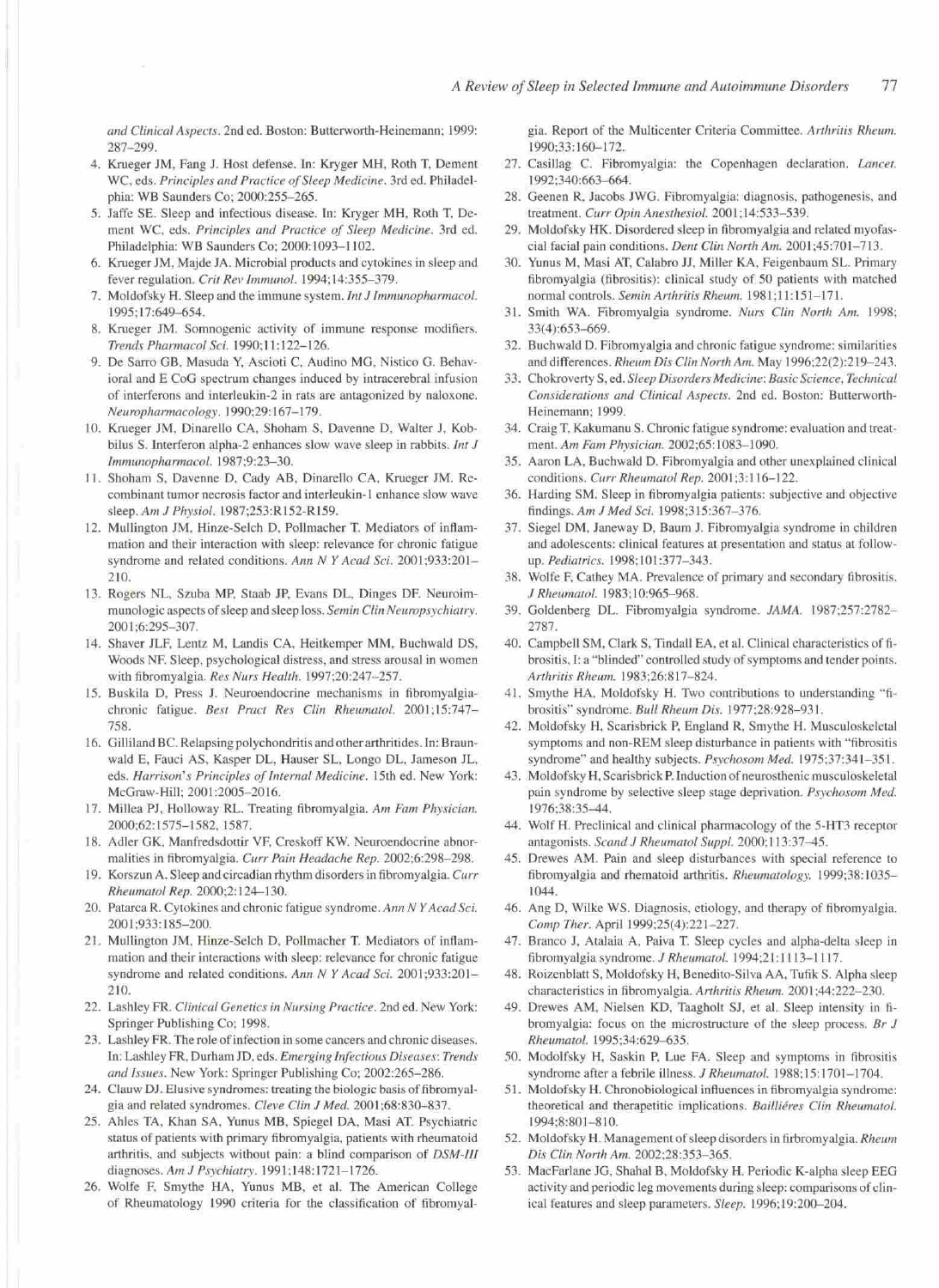- 54. May KP, West SG, Baker MR, Everett DW. Sleep apnea in male patients with the fibromyalgia syndrome. Am J Med. 1993;94:505-508.
- 55. Roizenblatt S, Tufik S, Goldenberg J, et al. Juvenile fibromyalgia: clinical and polysomnographic aspects. J Rheumatol. 1997;24:579-585
- 56. Hyyppa MT, Kronholm E. Nocturnal motor activity in fibromyalgia patients with poor sleep quality. J Psychosom Res. 1995;39:85-91.
- 57. Alvarez Lario B, Alonso Valdivielso JL, Alegre López J, et al. Fibromyalgia syndrome: overnight falls in arterial oxygen saturation  $Am$ J Med. 1996;101:54-60.
- 58. Donald F, Esdaile JM, Kimoff JR, et al. Musculoskeletal complaints and fibromyalgia in patients attending a respiratory sleep disorders clinic. J Rheumatol. 1996;23:1612-1616.
- 59. Alvarez Lario B, Teran J, Alonso JL, Alegre J, Arroyo I, Viejo JL. Lack of association between fibromyalgia and sleep apnoea syndrome. Ann Rheum Dis. 1992:51:108-111.
- 60. Molony RR, MacPeek DM, Schiffman PL, et al. Sleep, sleep apnea and the fibromyalgia syndrome. J Rheumatol. 1986;13:797-800.
- 61. Older SA, Battafarano DF, Danning CL, et al. The effects of delta wave sleep interruption on pain thresholds and fibromyalgia-like symptoms in healthy subjects: correlations with insulin-like growth factor I. J Rheumatol. 1998;25:1180-1186.
- 62. Lentz MJ, Landis CA, Rothermel J, Shaver JL. Effects of selective slow wave sleep disruption on musculoskeletal pain and fatigue in middle aged women. J Rheumatol. 1999;26:1586-1592.
- 63. Jennum P, Drewes AM, Andeason A, Nielsen KD. Sleep and other symptoms in primary fibromyalgia and in healthy controls. J Rheumatol. 1993;20:1756-1759.
- 64. A argün MY, Tekeo lu I, Güne A, Adak B, Kara H, Ercan M. Sleep quality and pain thershold in patients with fibromyalgia. Compr Psychiatry. 1999;40:226-228.
- 65. Scharf MB, Hauck M, Stover R, McDannold M, Berkowitz D. Effect of gamma-hydroxybutyrate on pain, fatigue, and the alpha sleep anomaly in patients with fibromyalgia. Preliminary report. J Rheumatol. 1998;25:1986-1990.
- 66. Affleck G, Urrows S, Tennen H, et al. Sequential daily relations of sleep, pain intensity, and attention to pain among women with fibromvalgia. Pain. 1996;68:363-368.
- 67. Landis CA, Lentz MJ, Rothermel J, et al. Decreased nocturnal levels of prolactin and growth hormone in women with fbromyalgia, J Clin Endocrinol Metab. 2001;86:1672-1678.
- 68. Wikner J, Hirsch U, Wetterberg L, Rojdmark S. Fibromyalgia-a syndrome associated with decreased nocturnal melatonin secretion. Clin Endocrinol. (Oxf) 1998:49:179-183.
- 69. Press J, Phillip M, Neumann L, et al. Normal melatonin levels in patients with firbromyalgia syndrome. J Rheumatol. 1998;25:551-555.
- 70. Wolfe F, Skevington SM. Measuring the epidemiology of distress: The Rheumatology Distress Index. J Rehematol. 2000;27:2000-2009.
- 71. Fukuda K, Straus SE, Hickie I, et al. The chronic fatigue syndrome: a comprehensive approach to its definition and study. Ann Intern Med. 1994;121:953-959.
- 72. Wesselv S. Chronic fatigue syndrome—trials and tribulations. JAMA. 2001:286:1378-1379.
- 73. Whiting P, Bagnall A-M, Sowden AJ, Cornell JE, Mulrow CD, Ramirez G. Interventions for the treatment and management of chronic fatigue syndrome: a systematic review. JAMA. 2001;286:1360-1368.
- 74. Natelson BH. Chronic fatigue syndrome. JAMA. 2001;285:2557-2559.
- 75. Clark C, Buchwald D, MacIntyre A, Sharpe M, Wessely S. Chronic fatigue syndrome: a step towards agreement. Lancet. 2002;359:97-98.
- 76. Parker AJR, Wessely S, Cleare AJ. The neuroendocrinology of chronic fatigue syndrome and fibromyalgia. Psychol Med. 2001;31:1331-1345.
- 77. Straus SE. Chronic fatigue syndrome. In: Braunwald E, Fauci AS, Kasper DL, Hauser SL, Longo DL, Jameson JL, eds. Harrison's Principles of Internal Medicine. 15th ed. New York: McGraw Hill; 2001:2541-2542.
- 78. Pascualy R, Buchwald D. Chronic fatigue syndrome and fibromyalgia. In: Kryger MH, Roth T, Dement WC, eds. Principles and Practice of Sleep Medicine. 3rd ed. Philadelphia: WB Saunders Co; 2000:1040-1049
- 79. Krupp LB, Jandorf L, Coyle PK, Mendelson WB. Sleep disturbance in chronic fatigue syndrome. J Psychosom Res. May 1993;37(4):325-331.
- 80. Buchwald D, Pascualy R, Bombardier C, Kith P. Sleep disorders in patients with chronic fatigue. Clin Infect Dis. 1994;18(suppl 1):S68-S72.
- 81. Sharpe MC, Archard LC, Banatvala JE, Borysiewicz LK, Clare AW, David A. A report—chronic fatigue syndrome: guidelines for research. J R Soc Med. 1991;84:118-121.
- 82. Schaefer KM. Sleep disturbances and fatigue in women with fibromyalgia and chronic fatigue syndrome. J Obstet Gynecol Neonatal Nurs. 1995:24:229-233.
- 83. Fischler B, Le Bon O, Hoffmann G, Cluvdts R, Kaufman L, DeMeirleir K. Sleep anomalies in the chronic fatigue syndrome. Neuropsychobiology. 1997:35:115-122.
- 84. Whelton CL, Salit I, Moldofsky H. Sleep, Epstein-Barr virus infections, musculoskeletal pain, and depressive symptoms in chronic fatigue syndrome. J Rheumatol. 1992;19:939-943.
- 85. Morriss R, Sharpe M, Sharpley AL, Cowen PJ, Hawton K, Morris J. Abnormalities of sleep in patients with the chronic fatigue syndrome. Br Med J. 1993;306:1161-1164.
- 86. Buchwald D, Pascualy R, Bombardier C, Kith P. Sleep disorders in patients with chronic fatigue. Clin Infec Dis. 1994;18(suppl 1):S68-\$72.
- 87. Stores G, Fry A, Crawford C. Sleep abnormalities demonstrated by home polysomnography in teenagers with chronic fatigue syndrome. J Psychosom Res. 1998;45:85-91.
- 88. Hahn BH. Systemic lupus erythematosus. In: Braunwald E, Fauci AS, Kasper DL, Hauser SL, Longo DL, Jameson JL, eds. Harrison's Principles of Internal Medicine. 15th ed. New York: McGraw-Hill; 2001:1922-1928.
- McKinley PS, Ouellette SC, Winkel GH. The contributions of sleep 89 activity, sleep patterns, and depression to fatigue in systemic lupus erythematosus. Arthritis Rheum. 1995;38:826-834.
- 90. Dobkin PL, Da Costa D, Fortin PR, et al. Living with lupus: a prospective pan-Canadian study. J Rheumatol. November 2001:2442-2448
- 91. Robb-Nicholson LC, Daltroy L, Eaton H, et al. Effects of aerobic conditioning in lupus fatigue: a pilot study. Br J Rheumatol. 1989;28:500-505
- 92. Valencia-Flores M, Resendiz M, Castaño VA, Santiago V, Campos RM, Sandino S. Objective and subjective sleep disturbances in patients with systemic lupus erythematosus. Arthritis Rheum. 1999;42:2189-2193.
- 93. Tench CM, McCurdie I, White PD, D'Cruz DP. The prevalence and associations of fatigue in systemic lupus erythematosus. Rheumatology. 2000;39:1249-1254.
- 94. Gudbjörnsson B, Hetta J. Sleep disturbances in patients with systemic lupus erythematosus: a questionnaire-based study. Clin Exp Rheumatol. 2001;19:509-514.
- 95. Ouera-Salva MA, Guilleminault C, Chevret S, et al. Breathing disorders during sleep in myasthenia gravis. Ann Neurol. 1992;31:86-92.
- 96 Culebras A. Sleep and neuromuscular disorders. Neurol Clin. 1996;14:791-805.
- 97. George CFP. Neuromuscular disorders. In: Kryger M, Roth T, Dement WC, eds. Principles and Practice of Sleep Medicine. 3rd ed. Philadelphia: WB Saunders Co; 2000:1087-1092.
- 98. Barthlen GM. Nocturnal respiratory failure as an indication of noninvasive ventilation in the patient with neuromuscular disease. Respiration. 1997:64(suppl 1):35-38.
- 99. Drachman D. Myasthenia gravis and other diseases of the neuromuscular junction. In: Braunwald E, Fauci AS, Kasper DL, Hauser SL, Longo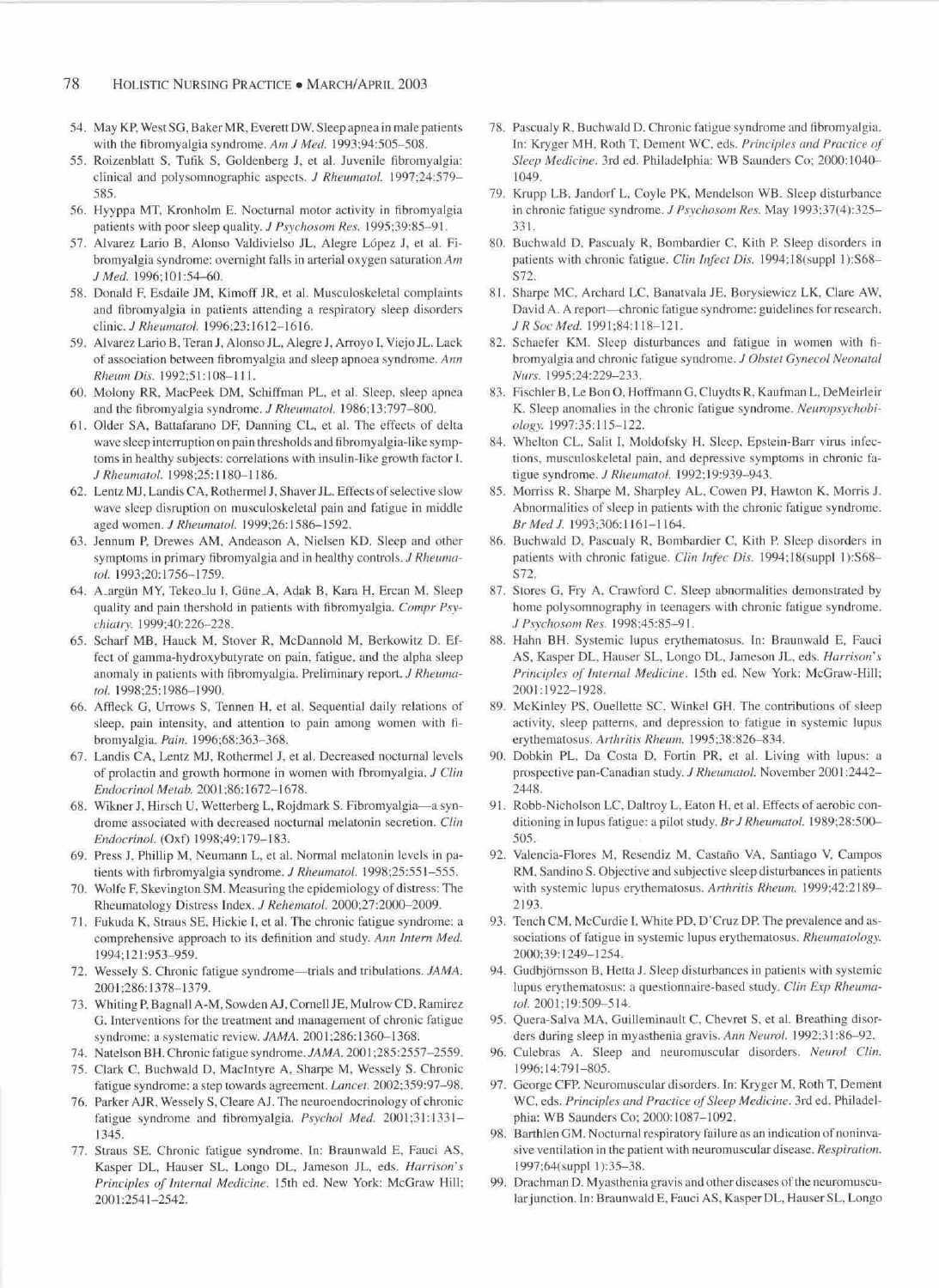DL, Jameson JL, eds. Harrison's Principles of Internal Medicine. 15th ed. New York: McGraw Hill; 2001:2515-2520.

- 100. Manni R, Piccolo G, Sartori L, et al. Breathing during sleep in myasthenia gravis. Ital J Neurol Sci. 1995:16:389-394.
- 101. Shiozawa Z, Shintani S, Tsunoda S, et al. Sleep apnea in wellcontrolled myasthenia gravis. Sleep Res. 1987;16:301.
- 102. Amano A, Shiozawa Z, Nagasaka T, et al. Sleep apnoea in wellcontrolled myasthenia gravis and the effect of thymectomy. J Neurol. 1998;245:77-80.
- 103. Shintani S, Shiozawa Z, Shindo K, Matsui T, Tsunoda S. Sleep apnea in well-controled myasthenia gravis [in Japanese]. Clin Neurol. 1989;29:547-553. As cited in reference 102.
- 104. Hauser SL, Goodkin DE. Multiple sclerosis and other demyelinating diseases. In: Braunwald E, Fauci AS, Kasper DL, Hauser SL, Longo DL, Jameson JL, eds. Harrison's Principles of Internal Medicine. 15th ed. New York: McGraw-Hill; 2001:2452-2461.
- 105. Klewer J, Pöhlau D, Nippert I, Haas J, Kugler J. Problems reported by elderly patients with multiple sclerosis. J Neurosci Nurs. 2001;33:167-171.
- 106. Kantarci OH, de Andreade M, Weinshenker BG. Identifying disease modifying genes in multiple sclerosis. J Neuroimmunol. 2002;123:  $144 - 159$
- 107. Keegan BM, Noseworthy JH. Multiple sclerosis. Annu Rev Med. 2002;53:285-302.
- 108. Pepper CM, Krupp LB, Friedberg F, Doscher C, Coyle PK. A comparison of neuropsychiatric characteristics in chronic fatigue syndrome, multiple sclerosis, and major depression. J Neuropsychiatry Clin Neurosci. 1993;5:200-205
- 109. Tachibana N, Howard RS, Hirsch NP, Miller DH, Moseley IF, Fish D. Sleep problems in multiple sclerosis. Eur Neurol. 1994;34:320-323.
- 110. Taphoorn MJ, van Someren E, Snoek FJ, et al. Fatigue, sleep distrubances and circadian rhythm in multiple sclerosis. J Neurol. 1993;240:446-448.
- 111. Funakawa I, Hara K, Yasuda T, et al. Intractable hiccups and sleep apnea syndrome in multiple sclerosis: report of two cases. Acta Neurol Scand. 1993;88:401-405.
- 112. Clark CM, Fleming JA, Li D, Oger J, Klonoff H, Paty D. Sleep disturbance, depression, and lesion site in patients with multiple sclerosis, Arch Neurol. 1992;49:641-643.
- 113. Sandyk R. Resolution of sleep paralysis by weak electromagnetic fields in a patient with multiple sclerosis. Int J Neurosci. 1997;90:145-158
- 114. Autret A, Lucas B, Mondon K, et al. Sleep and brain lesions: a critical review of the literature and additional new cases. Neurophysiol Clin. 2001;31:356-375.
- 115. Greenough GP. Miscellaneous neurologic disorders and sleep. In: Lee-Chiong TL Jr, Sateia MJ, Carskadon MA, eds. Sleep Medicine. Philadelphia: Hanley & Belfus Inc; 2002:533-539.
- 116. Poirier G, Montplaisir J, Dumont M, et al. Clinical and sleep laboratory study of narcoleptic symptoms in multiple sclerosis. Neurology. 1987:37:693-695.
- 117. Leo GJ, Rao SM, Bernardin L. Sleep disturbance in multiple sclerosis. Neurology. 1991;41(suppl 1):320.
- 118. Saunders J, Whitham R, Schaumann B. Sleep disturbance, fatigue, and depression in multiple sclerosis. Neurology. 1991;41(suppl 1):320.
- 119. Potolicchio SJ Jr, Calderon ET, Richert J. Periodic limb movements of sleep and chrnoci fatigue in multiple sclerosis: correlations between diagnosis and treatment. Neurology. 1991;41(suppl 1):320.
- 120. Ferini-Strambi L, Filippi M, Martinelli V, et al. Nocturnal sleep study in multiple sclerosis: correlations with clinical and brain magnetic resonance imaging findings. J Neurol Sci. 1994;125:194-197.
- 121. Klewer J, Pöhlau D, Nippert I, Haas J, Kugler J. Problems reported by elderly patients with multiple sclerosis. J Neurosci Nurs. 2001;33:167-171.
- 122. Devins GM, Edworthy SM, Paul LC, et al. Restless sleep, illness intru-

siveness, and depressive symptoms in three chronic illness conditions: rheumatoid arthritis, end-stage renal disease, and multiple sclerosis. J Psychosom Res. 1993;37:163-170.

- 123. Durham JD, Lashley FR., eds. The Person with HIV/AIDS: Nursing Perspectives. 3rd ed. New York: Springer Publishing Co; 2000.
- 124. Norman SE, Chediak AD, Kiel M, Cohn MA. Sleep disturbances in HIV infected homosexual men. AIDS. 1990;4:775-781.
- 125. Norman SE, Chediak AD, Freeman C, et al. Sleep disturbances in men with asymptomatic human immunodeficiency viral (HIV) infection. Sleep. 1992;15:150-155.
- 126. Wiegand M, Moller AA, Schreiber W, et al. Nocturnal sleep EEG in patients with HIV infection. Eur Arch Psychiatry Clin Neurosci. 1991;240:153-158.
- 127. Darko DF, McCutchan JA, Kripke DF, Gillin JC, Golshan S. Fatigue, sleep disturbance, disability, and indices of progression of HIV infeciton. Am J Psychiatry. 1992;149:514-520.
- 128. Darko DF, Mitler MM, Henriksen SJ. Lentiviral infection, immune response peptides and sleep. Adv Neuroimmunol. 1995;5:57-77.
- 129. Cohen FL, Ferrans CE, Vizgirda V, Kunkle V, Cloninger L. Sleep in men and women infected with human immunodeficiency virus. Holist Nurs Pract. 1996;10:33-43.
- 130. Nokes KM, Kendrew J. Sleep quality in people with HIV disease. J Assoc Nurses AIDS Care. 1996;7(3):43-50.
- 131. Nokes KM, Kendrew J. Correlates of sleep quality in persons with HIV disease. J Assoc Nurses AIDS Care. 2001;12:17-22.
- 132. Lee KA, Portillo CJ, Miramontes H. The influence of sleep and activity patterns on fatigue in women with HIV/AIDS. J Assoc Nurses AIDS Care. 2001;12(suppl):19-27.
- 133. Rubinstein ML, Selwyn PA. High prevalence of insomnia in an outpatient population with HIV infection. J Acquir Immune Defic Syndr Hum Retrovirol. 1998;19:260-265.
- 134. Phillips KD, SkeltonWD. Effects of individualized acupuncture on sleep quality in HIV disease. J Assoc Nurses AIDS Care. 2001;12:27-39
- 135. Epstein LJ, Strollo PJ Jr, Donegan RB, Delmar J, Hendrix C, Westbrook PR. Obstructive sleep apnea in patients with human immunodeficiency virus (HIV) disease. Sleep. 1995;18:368-376.
- 136. Darko DF, Mitler MM, Miller JC. Growth hormone, fatigue, poor sleep, and disability in HIV infection. Neuroendocrinology. 1998;67:317-324
- 137. Nuñez M, Gonzalez de Requena D, Gallego L, Jimenez-Nacher I, Gonzalez-Loahoz J, Soriano V. Higher efavirenz plasma levels correlate with development of insomnia. J Acquir Immune Defic Syndr. 2001;28:399-400.
- 138. Lipsky PE. Rheumatoid arthritis. In: Braunwald E, Fauci AS, Kasper DL, Hauser SL, Longo DL, Jameson JL, eds. Harrison's Principles of Internal Medicine. 15th ed. New York: McGraw-Hill; 2001:1928-1937.
- 139. Drewes AM, Svendsen L, Taagholt SJ, Bjerregard K, Nielsen KD, Hansen B. Sleep in rheumatoid arthritis: a comparison with healthy subjects and studies of sleep/wake interactions. Br J Rheum. 1998:37:71-81.
- 140. Drewes AM, Nielsen KD, Hansen B, et al. A longitudinal study of clinical symptoms and sleep parameters in rheumatoid arthritis. Rheumatology. 2000;39:1287-1289.
- 141. Stone AA, Broderick JE, Porter LS, Kaell AT. The experience of rheumatoid arthritis pain and fatigue: examining momentary reports and correlates over one week. Arthritis Care Research. 1997;10:185-193.
- 142. Crosby LJ. Factors which contribute to fatigue associated with rheumatoid arthritis. J Adv Nurs. 1991;16:974-981.
- 143. Mengshoel AM, Førre Ø. Pain and fatigue in patients with rheumatic disorders. Clin Rheumatol. 1993;12:515-522.
- 144. Hirsch M, Carlander B, Vergé M, et al. Objective and subjective sleep disturbances in patients with rheumatiod arthritis. Arthritis Rheum. 1994;37:41-49.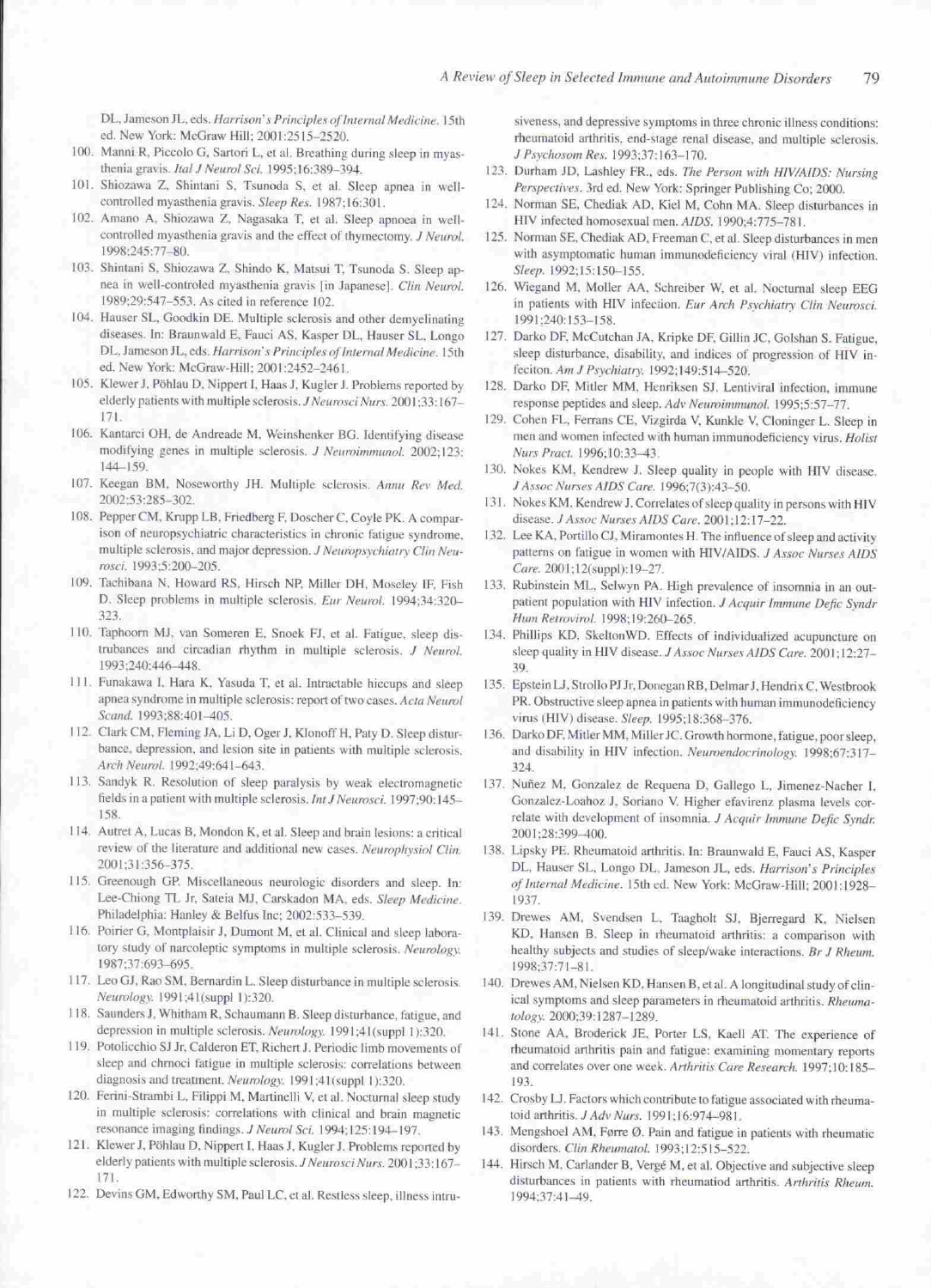- 145. Zamir G, Press J, Tal A, Tarasiuk A. Sleep fragmentation in children with juvenile rheumatoid arthritis. J Rheumatol. 1998;25:1191-1197.
- 146. Bloom BJ, Owens JA, McGuinn M, Nobile C, Schaeffer L, Alario AJ. Sleep and its relationship to pain, dysfunction, and disease activity in juvenile rheumatoid arthritis. J Rheumatol. 2002;29:169-173.
- 147. Drossaers-Bakker KW, Hamburger HL, Bongartz EB, Dijkmans BAC, van Soesbergen RM. Reply. Br J Rheumatol. 1999;38:680.
- 148. Drossaers-Bakker KW, Hamburger HL, Bongartz EB, Dijkmans BAC, van Soesbergen RM. Sleep apnoea caused by rheumatoid arthritis. Br J Rheumatol. 1998;37:889-894.
- 149. Pepin J, Della Negra E, Grosclaude S, Levy P. Sleep apnoea syndrome secondary to rheumatoid arthritis. Thorax. 1995;50:692-694.
- 150. Hamilton J, Dagg K, Sturbock R, Anderson J, Banham S. Sleep apnoea caused by rheumatoid arthritis. Br J Rheumatol. 1999;38:679-680.
- 151. Davies SF, Iber C. Obstructive sleep apnea associated with adultacquired micrognathia from rheumatoid arthritis. Ann Rev Respir Dis. 1983;127:245-247.
- 152. Sugahara T, Mori Y, Kawamoto T, Sakuda M. Obstructive sleep apnea associated with temporomandibular joint destruction by rheumatoid arthritis: report of a case. J Oras Maxillofac Surg. 1994;52:876-880.
- 153. Gudbjörnsson B, Broman JE, Hetta J, Halogren R. Sleep disturbances in patients with Sjögren's syndrome. Br J Rheumatol. 1993;32:1072-1076.
- 154. Tishler M, Barak Y, Paran D, Yaron M. Sleep disturbances, fibromyalgia and primary Sjögren's syndrome. Clin Exp Rheumatol. 1997;  $15:71 - 74.$
- 155. Peng SL. Rheumatic manifestations of parasitic diseases. Semin Arthritis Rheum. 2002:31:228-247.
- 156. Lashley FR. Lyme disease, ehrlichiosis and babesiosis. In: Lashley FR, Durham JD, eds. Emerging Infectious Diseases: trends and issues. New York: Springer Publishing Co; 2002:43-71.
- 157. Dinerman H, Steere AC. Lyme disease associated with fibromyalgia. Ann Intern Med. 1992;117:281-285.
- 158. Greenberg HE, Ney G, Scharf SM, Ravdin L, Hilton E. Sleep quality in Lyme disease. Sleep. 1995;18:912-916.
- 159. Kalish RA, Kaplan KF, Taylor E, Jones-Woodward L, Workman K, Steere AC. Evaluation of study patients with Lyme disease, 10-20year follow-up. J Infect Dis. 2001;183:453-460.
- 160. Gaudino EA, Coyle PK, Krupp LB. Post-Lyme syndrome and chronic fatigue syndrome. Neuropsychiatric similarities and differences. Arch Neurol. 1997;54:1372-1376.